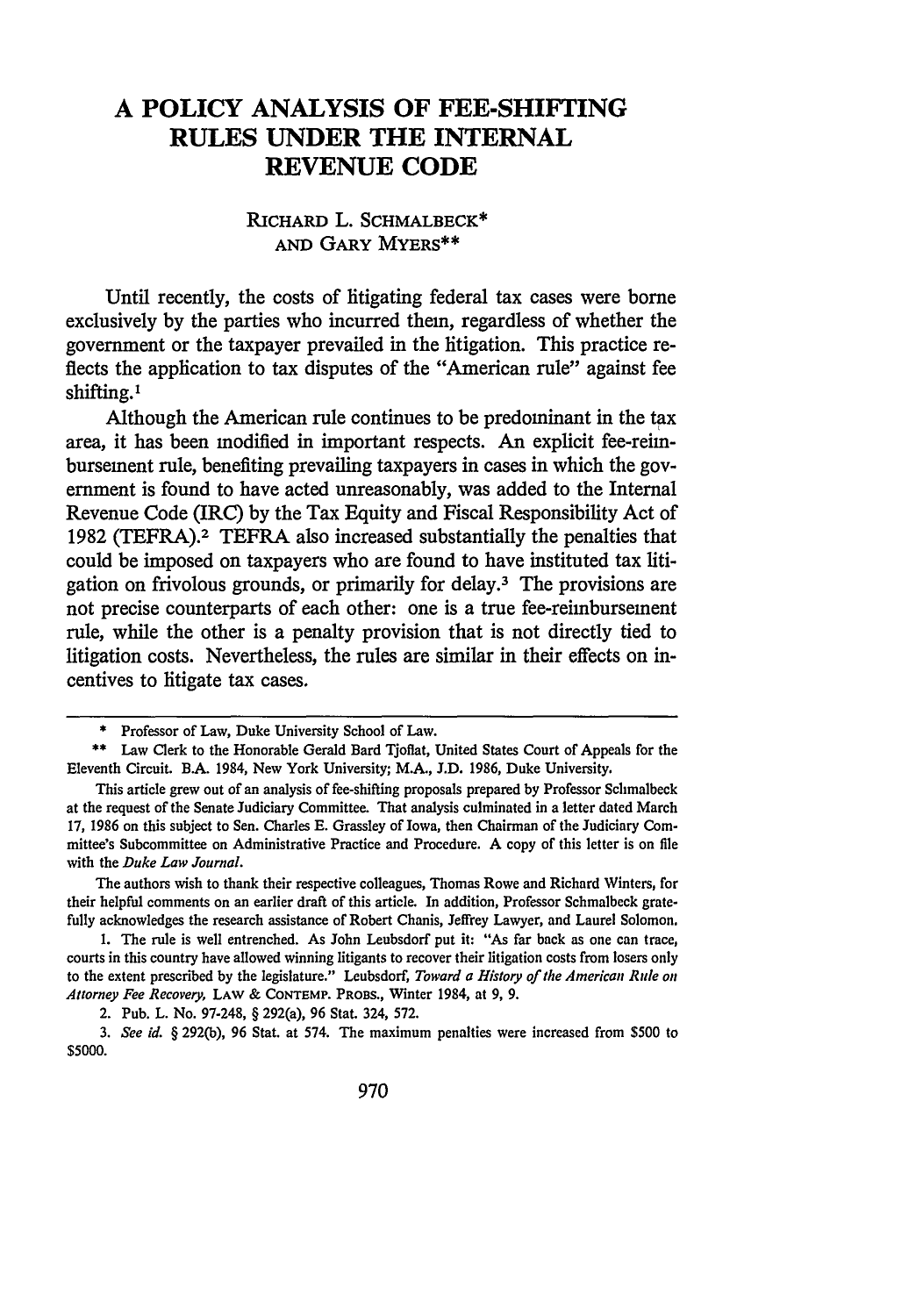This article begins with a brief description and history of these provisions, followed **by** an analysis of their impact on litigation decisionmaking in the tax area. We argue that the present mix of fee-shifting rules in tax cases represents an attractive hybrid of the American rule and the "English rule," which normally allows recovery of costs by the prevailing party. The hybrid rule seems likely to deter parties from bringing poorly grounded cases to court without discouraging litigants with sounder positions. It thus combines the best features of each of the more traditional rules. After analyzing the hybrid rule, we discuss the recent changes to the rule made by the Tax Reform Act of 19864 and argue that those changes, on balance, do not represent improvements over the original TEFRA rules, and may indeed prove troublesome in the coming years.

#### I. **FEE** SHIFTING **UNDER** THE IRC

Under section 6673 of the IRC,<sup>5</sup> the United States is entitled to damages of up to \$5000 if a taxpayer institutes or maintains a proceeding in Tax Court "primarily for delay," if the taxpayer's position in the proceeding is "frivolous or groundless," or if the taxpayer has "unreasonably failed to pursue available administrative remedies."<sup>6</sup> The Tax Court has discretion in granting these awards, $\tau$  and the government has succeeded in obtaining damages in an increasing number of cases." The primary purpose of section 6673 is to penalize and deter taxpayers from raising frivolous claims in the Tax Court.<sup>9</sup>

Under section 7430, the government must pay the prevailing taxpayer's "reasonable litigation costs" if the court finds that the govern-

*<sup>4.</sup> See* Pub. L. No. 99-514, §§ 1551(a)-(g), 1552(a), 100 Stat. 2085, 2752-53 (amending I.R.C. §§ 6673, 7430 **(1982)).**

<sup>5.</sup> I.R.C. § 6673 (1982), *as amended by* Tax Reform Act of 1986, Pub. L. No. 99-514, § 1552(a), 100 Stat. 2085, 2753.

<sup>6.</sup> This last provision was added to section 6673 by the Tax Reform Act of 1986, Pub. L. No. 99-514, § 1552(a), **100** Stat. 2085, 2753.

*<sup>7.</sup> See* May v. Commissioner, 752 F.2d 1301, 1306 (8th Cir. 1985) (Tax Court has discretion to award damages under section 6673, subject to appellate review for abuse of discretion).

*<sup>8.</sup> See, e.g.,* Larsen v. Commissioner, 765 F.2d 939, 941-42 (9th Cir. 1985); May v. Commissioner, 752 F.2d 1301, 1306-09 (8th Cir. 1985); Granzow v. Commissioner, 739 F.2d 265, 267-68 (7th Cir. 1984); Crain v. Commissioner, 737 F.2d 1417, 1418 (5th Cir. 1984); Oneal v. Commissioner, 84 T.C. 1235, 1244 (1985); Derksen v. Commissioner, 84 T.C. 355, 361 (1985); Beard v. Commissioner, 82 T.C. 766, 781 (1984); Coulter v. Commissioner, 82 T.C. 580, 586 (1984); Abrams v. Commissioner, 82 T.C. 403, 413 (1984); Grimes v. Commissioner, 82 T.C. 235, 239 (1984); Sydnes v. Commissioner, 74 T.C. 864, 873 (1980), *aff'd,* 647 F.2d 813 (8th Cir. 1981); Greenberg v. Commissioner, 73 T.C. 806, 816 (1980); Wilkinson v. Commissioner, 71 T.C. 633, 643 (1979).

*<sup>9.</sup> See* Sauers v. Commissioner, 771 F.2d 64, 67 (3d Cir. 1985), *cert. denied,* 106 **S.** Ct. 2286 (1986).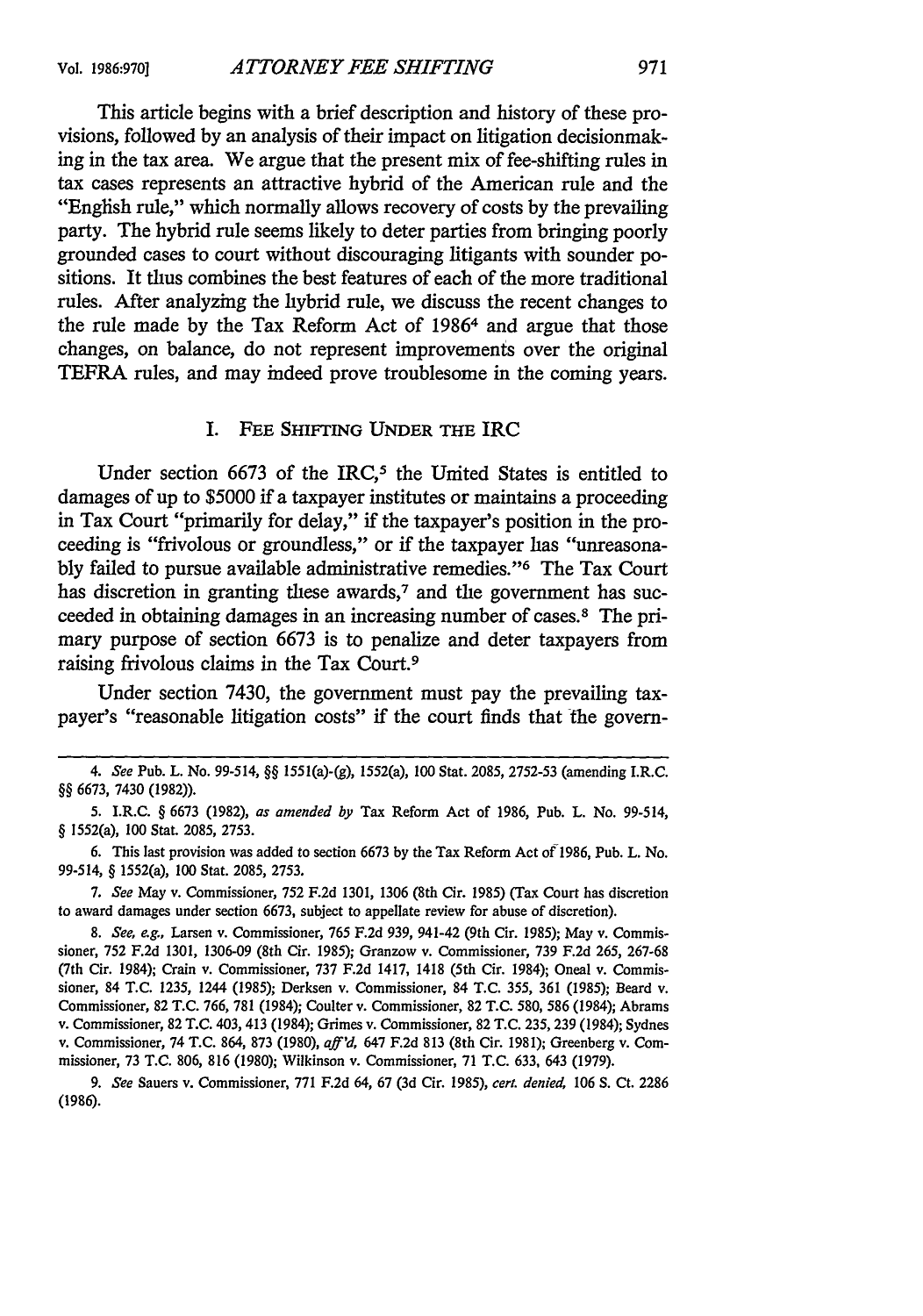ment's position in the tax case is not "substantially justified."<sup>10</sup> The

10. I.R.C. § 7430 (1982 & Supp. III 1985), *as amended by* Tax Reform Act of 1986, Pub. L. No. 99-514, § 1551, 100 Stat. 2085, 2752-53, provides as follows:

(a) In general—In the case of any civil proceeding which is—

**(1)** brought by or against the United States in connection with the determination,

collection, or refund of any tax, interest, or penalty under this title, and (2) brought in a court of the United States (including the Tax Court and the United States Claims Court),

the prevailing party may be awarded a judgment (payable in the case of the Tax Court in the same manner as such an award by a district court) for reasonable litigation costs incurred in such proceeding.

(b) Limitations<br>(1) Requirement that administrative remedies be exhausted—A judgment for reasonable litigation costs shall not be awarded under subsection (a) unless the court determines that the prevailing party has exhausted the administrative remedies available to such party within the Internal Revenue Service.

(2) Only costs allocable to the United States-An award under subsection (a) shall be made only for reasonable litigation costs which are allocable to the United States and not to any other party to the action or proceeding.

3) Exclusion of declaratory judgment proceedings

**(A)** In general-No award for reasonable litigation costs may be made under subsection (a) with respect to any declaratory judgment proceeding.

(B) Exception for section 501(c)(3) determination revocation proceedings-Subparagraph (A) shall not apply to any proceeding which involves the revocation of a determination that the organization is described in section 501(c)(3).

(4) Costs denied where party prevailing protracts proceedings-No award for reasonable litigation costs may be made under subsection (a) with respect to any portion of the civil proceeding during which the prevailing party has unreasonably protracted such proceeding.

**(c)** Definitions-For purposes of this section-

**(1)** Reasonable litigation costs-

(A) In general—The term "reasonable litigation costs" includes—

(i) reasonable court costs, and

(ii) based upon prevailing market rates for the kind or quality of services furnished-

(I) the reasonable expenses of expert witnesses in connection with the civil proceeding, except that no expert witness shall be compensated at a rate in excess of the highest rate of compensation for expert witnesses paid by the United States,

(II) the reasonable cost of any study, analysis, engineering report, test, or project which is found by the court to be necessary for the preparation of the party's case, and

(III) reasonable fees paid or incurred for the services of attorneys in connection with the civil proceeding, except that such fees shall not be in excess of \$75 per hour unless the court determines that an increase in the cost of living or a special factor, such as the limited availability of qualified attorneys for such proceeding, justifies a higher rate.

(B) Attorney's fees-In the case of any proceeding in the Tax Court, fees for the services of an individual (whether or not an attorney) who is authorized to practice before the Tax Court shall be treated as fees for the services of an attorney.

(2) Prevailing party-

(A) In general-The term "prevailing party" means any party to any proceeding described in subsection (a) (other than the United States or any creditor of the taxpayer involved) which-

(i) establishes that the position of the United States in the civil proceeding was not substantially justified,

 $(ii)(I)$  has substantially prevailed with respect to the amount in controversy, or  $(I)$  has substantially prevailed with respect to the most significant issue or set of issues presented, and

(iii) meets the requirements of section 504(b)(l)(B) of title 5, United States Code (as in effect on the date of the enactment of the Tax Reform Act of 1986 and applied by taking into account the commencement of the proceeding described in subsection (a) in lieu of the initiation of the adjudication referred to in such section).

(B) Determination as to prevailing party-Any determination under subparagraph **(A)** as to whether a party is a prevailing party shall be made-

(i) by the court, or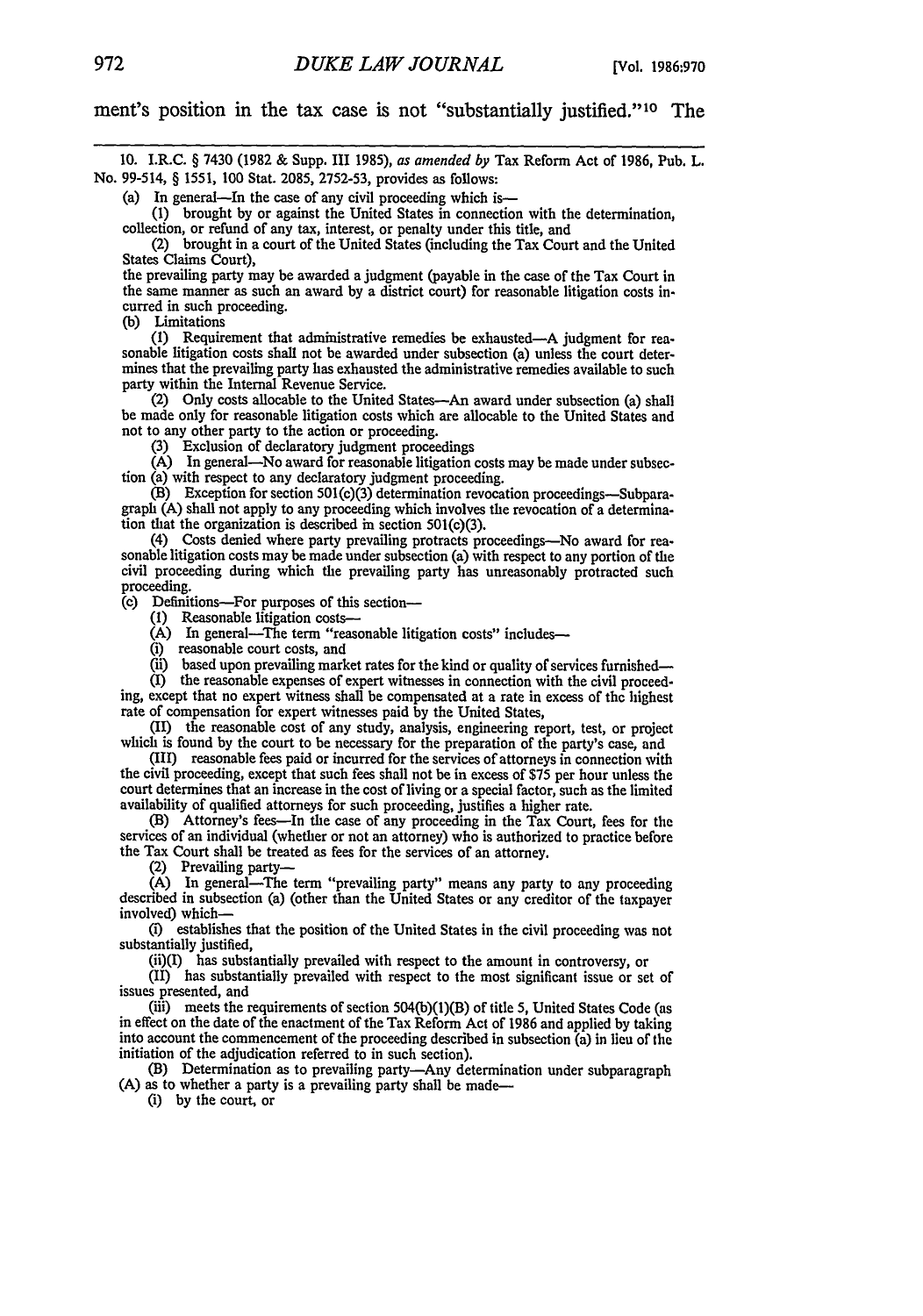government's liability is limited by several additional provisions: (1) attorney fees can be recovered only up to \$75 per hour, unless the court determines that special circumstances justify a higher rate;<sup>11</sup> (2) expert witness fees can be recovered based upon "prevailing market rates," and in no event at a rate greater than the highest government rate for expert witnesses;  $12$  and (3) the cost of preparing engineering reports and the like can only be recovered at the market rate.13 Section 7430 differs from section 6673 in several ways. First, section 7430 applies to tax disputes in any court, while section 6673 applies only to proceedings in the Tax Court. 14 Second, under section 7430 the taxpayer must establish that he is a prevailing party and that the position of the United States was not substantially justified.<sup>15</sup> In contrast, section 6673 allows the Tax Court to award damages to the government if the taxpayer's position was frivolous, the proceeding was instituted or maintained by the taxpayer primarily for delay, or the taxpayer failed to exhaust administrative

- (3) Civil actions-The term "civil proceeding" includes a civil action.
- (4) Position of United States-The term "position of the United States" includes-
- (A) the position taken by the United States in the civil proceeding, and
- (B) any administrative action or inaction by the District Counsel of the Internal Revenue Service (and all subsequent administrative action or inaction) upon which such proceeding is based.
- (d) Multiple actions-For purposes of this section, in the case of-
	- **(1)** multiple actions which could have been joined or consolidated, or
- (2) a case or cases involving a return or returns of the same taxpayer (including joint returns of married individuals) which could have been joined in a single proceeding in the same court, such actions or cases shall be treated as one civil proceeding regardless of whether such joinder or consolidation actually occurs, unless the court in which such action is brought determines, in its discretion, that it would be inappropriate to treat such actions or cases as joined or consolidated for purposes of this section.

(e) Right of appeal-An order granting or denying an award for reasonable litigation costs under subsection (a), in whole or in part, shall be incorporated as a part of the decision or judgment in the case and shall be subject to appeal in the same manner as the decision or judgment.

#### *Id.*

11. *Id. §* 7430(c)(l)(A)(ii)(III) (1982 & Supp. III 1985), *as amended by* Tax Reform Act of 1986, Pub. L. No. 99-514, § 1551(c), 100 Stat. 2085, 2752.

12. *Id. §* 7430(c)(1)(A)(ii)(I).

13. *Id. §* 7430(c)(1)(A)(ii)(II). Prior to the enactment of the Tax Reform Act of 1986, section 7430 contained an overall limitation on fee recoveries of \$25,000 for any one dispute, and provided only that the fees paid to attorneys and expert witnesses, and the costs of any reports or studies, be reasonable. *See id. §* 7430(b)(1), (c)(1)(A) (1982), *amended by* Tax Reform Act of 1986, § 1551(c), **100** Stat. 2085, 2752.

14. *Compare id. §* 7430(a) (Supp. III 1985) ("any civil proceeding.., brought in a court of the United States (including the Tax Court and the United States Claims Court)") *with id. §* 6673 (1982) (proceedings in Tax Court).

15. *Id. §* 7430(a), (c)(2) (1982 & Supp. III 1985), *as amended by* Tax Reform Act of 1986, Pub. L. No. 99-514, § 1551(d), 100 Stat. 2085, 2752-53. In addition, the taxpayer must exhaust any administrative remedies available to him. *Id. §* 7430(b)(1) (1982), *as amended by* Tax Reform Act of 1986, Pub. L. No. 99-514, § 1551(a), 100 Stat. 2085, 2753.

<sup>(</sup>ii) by agreement of the parties.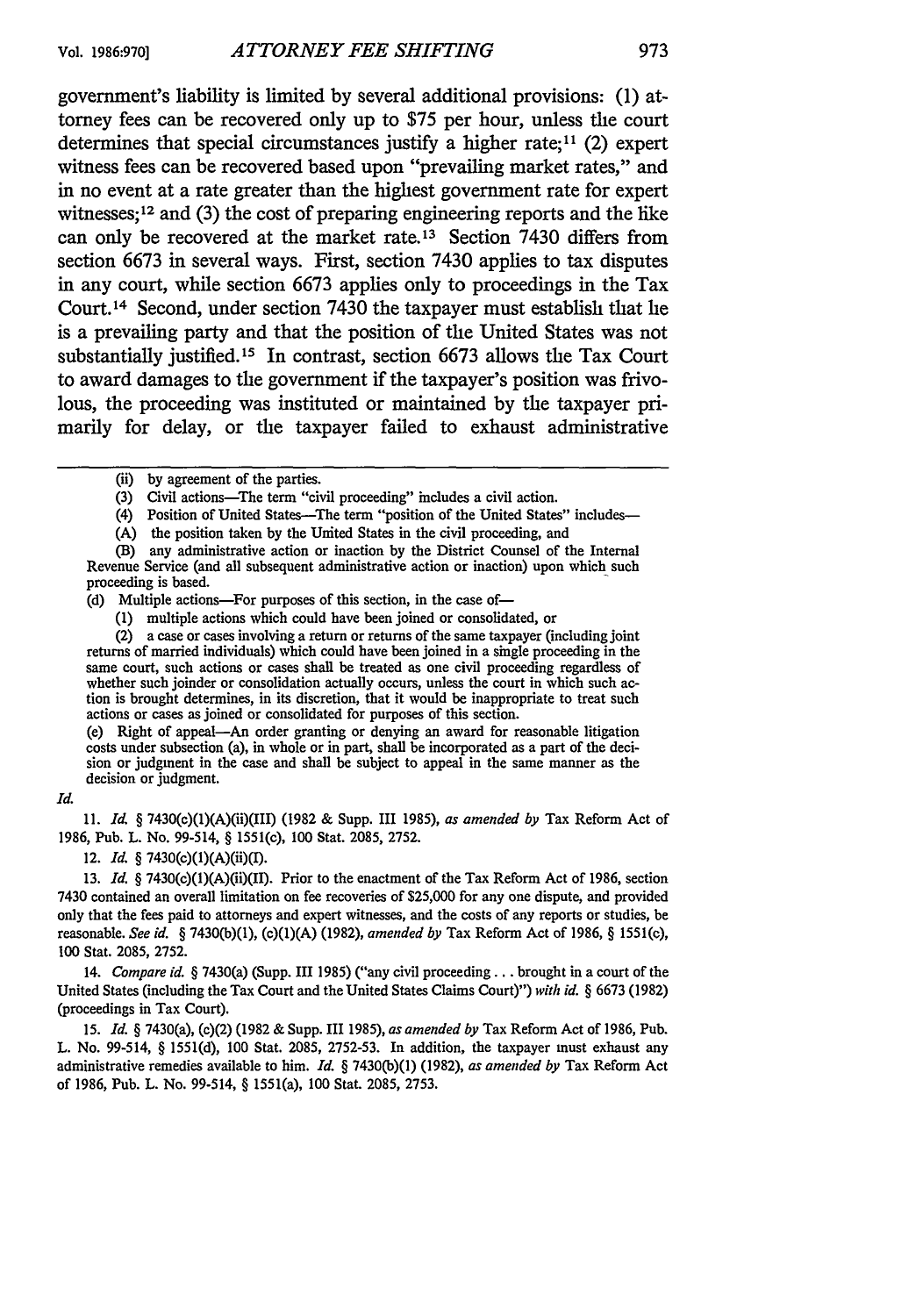remedies.16 Finally, the amount and nature of the remedies differ. 17 Despite these differences, however, sections **6673** and 7430 together provide a roughly equivalent warning to both sides in tax disputes: if a litigant's position falls outside the range within which good faith differences of opinion about legal or factual matters can be advanced, that litigant may be liable for the other litigant's attorney fees.

#### II. FEE-SHIFrING **RULES AND THE QUANTITY OF** TAX **LITIGATION**

In the United States, the general rule regarding attorney fees is that litigants bear their own costs and successful parties are not entitled to awards of attorney fees. This approach is known, logically enough, as the "American rule." 18 In Great Britain and most of the rest of Europe, the general practice is to "let the costs follow the event"-that is, to impose all or a substantial part of both parties' costs on the losing litigant. 19 This approach is known as the "English rule."

These rules raise two broad questions, one normative (Which is the better rule?) and the other positive (Which rule minimizes expenditures on litigation?). Because the prevailing view in the United States is that

17. A maximum of \$5000 can be awarded under section 6673; section 7430, in contrast, contains no explicit cap on fee awards. *See supra* note 10. Moreover, awards under section 6673 are essentially penalties that are not based on a specific finding of damages incurred by the government. *See* Sauers v. Commissioner, 771 F.2d 64, 67 (3d Cir. 1985) ("[U]nlike **...** an award of compensatory damages, an assessment of damages is not required before a penalty may be imposed."). But awards to taxpayers under section 7430 are based on a determination of the prevailing party's "reasonable litigation costs." I.R.C. § 7430(c)(1) (1982), *as amended by* Tax Reform Act of 1986, Pub. L. No. 99-514, § 1551(c), 100 Stat. 2085, 2752. *See* Prudential-Bache Sec., Inc. v. Tranakos, 593 F. Supp. 783, 786-87 (N.D. Ga. 1984) (allowing recovery of fees and costs incurred by innocent stakeholder who in good faith invoked interpleader statute to avoid multiple liability). Only litigation costs allocable to actions of the government, as opposed to actions of other parties in the proceeding, can be awarded under section 7430. *See* I.R.C. § 7430(b)(2) (1982), *as amended by* Tax Reform Act of 1986, Pub. L. No. 99-514, § 1551(a), **100** Stat. 2085, 2752.

18. For a discussion of the nature and history of the American rule, see Alyeska Pipeline Serv. Co. v. Wilderness Soc'y, 421 U.S. 240, 247-71 (1975); Leubsdorf, *supra* note 1. Many statutory exceptions to the general American rule have been enacted in recent years. For a discussion of the justifications for fee shifting, see Rowe, *The Legal Theory of Attorney Fee Shifting: A Critical Over*view, 1982 **DUKE L.J. 651.**

A number of commentators have attempted to assess the general effects of various fee-shifting rules and the American rule. *See, e.g.,* Braeutigam, Owen & Panzar, *An Economic Analysis ofAlter. native Fee Shifting Systems,* **LAW** & **CONTEMP.** PROBS., Winter 1984, at 173; Rowe, *Predicting the Effects of Attorney Fee Shifting,* LAW & **CONTEMP.** PROBS., Winter 1984, at 139; Shavell, *Suit, Settlement, and Trial: A Theoretical Analysis Under Alternative Methods for the Allocation of Legal Costs, II* J. **LEGAL STUD.** 55 **(1982).**

19. The statement in the text is a vast oversimplification, even as to practices in England itself. For a description of fee-shifting arrangements in twelve European countries, see Pfenningstorf, *The European Experience with Attorney Fee Shifting,* **LAW** & **CONTEMP.** PROBS., Winter 1984, at **37.**

<sup>16.</sup> I.R.C. § 6673 (1982), *as amended by* Tax Reform Act of 1986, Pub. L. No. 99-514, § 1552(a), **100** Stat. 2085, 2753.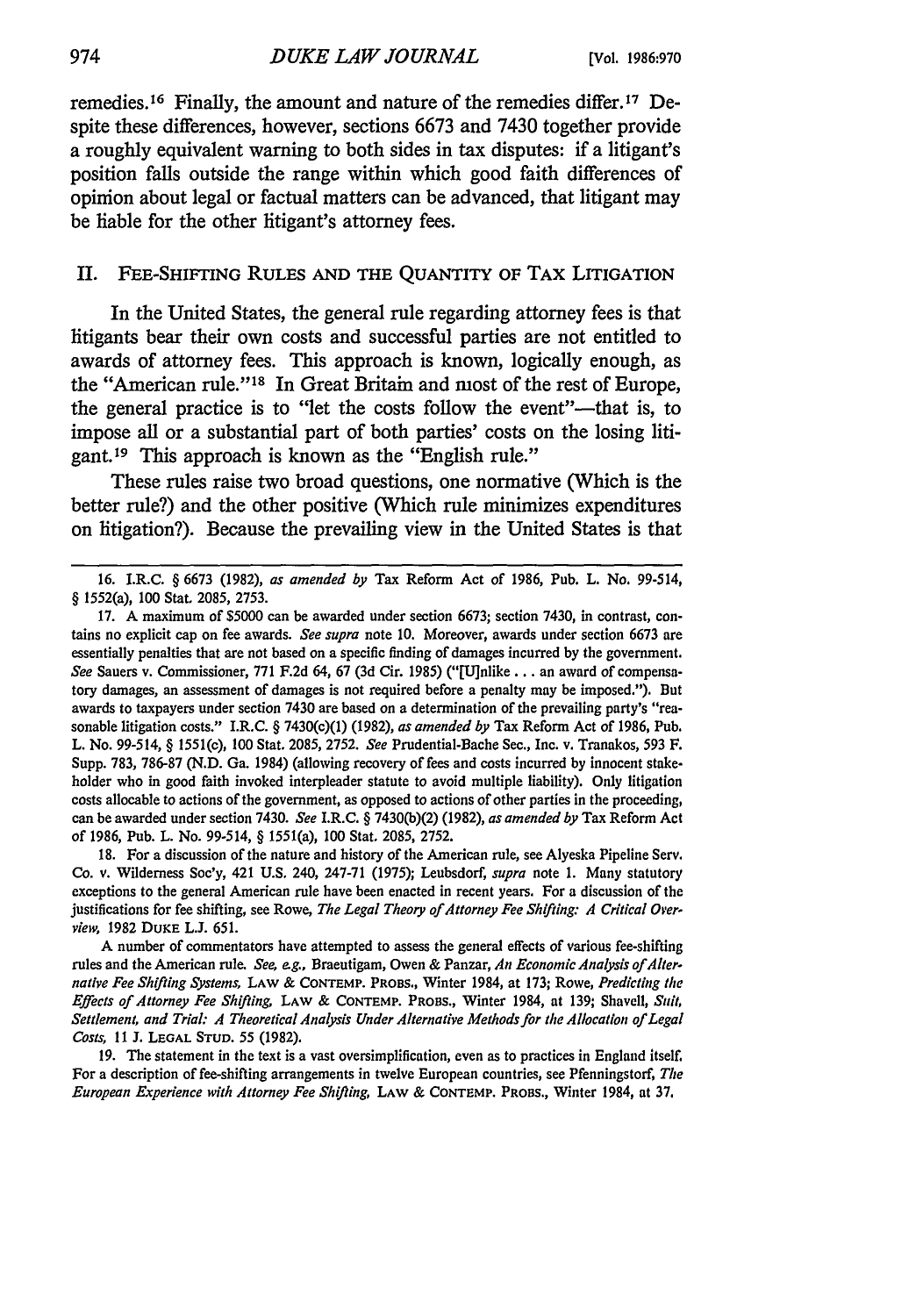far too many resources are spent on litigation, there is a powerful tendency to allow the positive question to swallow the normative one. Under such an approach, the better rule is the rule that will produce lower expenditures on litigation, fewer lawsuits, and a higher settlement rate. This is likely to be particularly true as to the federal tax system because each of the hundred million or so returns filed annually represents a potential dispute.

Even in the tax area, however, litigation serves some useful purposes. Although they are detailed, the IRC and the Treasury Regulations cannot anticipate, with sufficient specificity to eliminate interpretive disputes, every factual situation that may arise. Courts not only resolve the specific disputes placed before them, but also provide guidance to unrelated taxpayers as to how their potential disputes may be resolved. In addition, an independent, expert court-and the Tax Court surely has both of those qualities—can serve as a useful check on the discretion of an administrative agency to implement a complex statutory directive. Indeed, facilitating this process is one of the explicit notions behind the enactment of section 7430.20 In effect, Congress has determined that, at least in some circumstances, individual taxpayers should not be required to bear the costs of checking administrative excess.

On the other hand, because taxpayers never bear the full costs of the resources engaged in litigating their tax disputes,<sup>21</sup> there is a great risk that those resources will be used excessively. The tax litigation situation, then, is one in which countervailing external costs and benefits can be identified. *A priori,* it is uncertain whether the external benefits of clear precedents and restraint of administrative discretion outweigh the external costs involved in subsidizing the court system. We will return to this point.22

First, however, let us examine briefly the narrower, positive question: Which fee rule will minimize litigation costs? Unfortunately, there is no consensus as to which rule produces less litigation. One might as-

22. *See infra* text accompanying notes 38-40.

<sup>20.</sup> The Ways and Means Committee specifically noted in its report on what was to become TEFRA that "fee awards in such tax cases [where the government has acted unreasonably] will deter abusive actions or overreaching by the Internal Revenue Service." H.R. REP. No. 404, 97th Cong., Ist Sess. **11** (1982).

<sup>21.</sup> The Tax Court is authorized to impose a fee of up to \$60 for filing a petition in that court. *See* I.R.C. § 7451 (1982). The Tax Court has exercised the full measure of this authority. *See* TAX Cr. R. PRAC. 20(b). The Tax Court may waive this fee if the petitioner establishes his inability to make such a payment. *Id.* In any event, the fees do not begin to cover the cost of operating the Tax Court. For fiscal year 1987, during which it expected to dispose of 45,200 cases, the Tax Court sought an appropriation of \$25,538,000, or \$565 per case. The Budget of the United States Gov't, FY 1987 Appendix, at I-A25 to I-A26. This figure, of course, does not cover the government's costs in trying Tax Court cases, nor any of the costs associated with tax cases in any other federal court.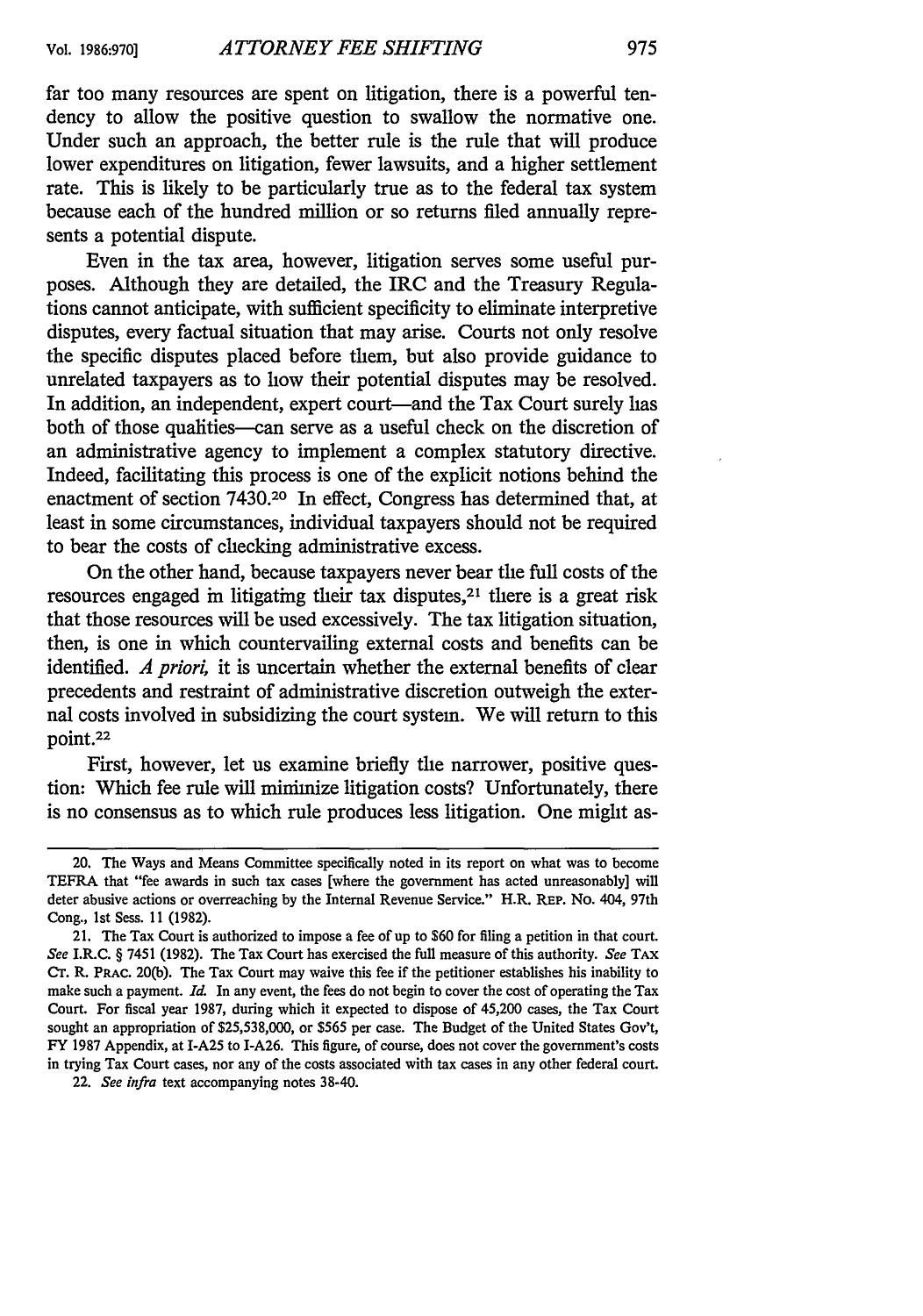sume from the apparently much larger volume of litigation in the United States vis-a-vis Europe that the American rule produces more litigation. Such an inference would be unjustified, however, in view of the many factors--of which fee-shifting rules probably constitute only a minor one-that affect the overall volume and cost of litigation.

The most rigorous efforts that have been made to examine the effects of the English and American rules on litigation expenditures are either contradictory or inconclusive. Steven Shavell analyzed the two rules in the context of two types of tort disputes: automobile accidents and accidents caused by ultrahazardous activities.<sup>23</sup> Shavell tentatively concluded that the volume of litigation resulting from automobile accidents would be reduced **by** the English rule, but that the volume of litigation resulting from ultrahazardous activities might well be increased.<sup>24</sup> Professors Braeutigam, Owen, and Panzar concluded that movement from the American rule to the English rule would *increase* total expenditures on litigation.25 Although their model yields many useful insights, the general applicability of this conclusion is limited **by** several of the model's simplifying assumptions, particularly the assumption that the parties are risk-neutral.26 Thomas Rowe, using a less mathematical analysis that attempted to include consideration of risk-aversion, detected "some basis for a tentative conclusion" that fee shifting, as under the English rule, might make litigants more likely to settle.<sup>27</sup>

It is hardly surprising that comparisons of the two rules to determine which rule minimizes litigation expenditures should be inconclusive, because, as in most economic analyses, examination of this situation reveals countervailing effects. Compared to the American rule, the English rule increases the reward to successful litigants, but also increases the penalty for unsuccessful litigants **by** a similar amount.28 Given that liti-

**27.** Rowe, *Predicting the Effects of Attorney Fee Shifting, supra* note **18,** at **159.** Some of the differences among the analysts' results can be explained **by** the fact that they were not analyzing precisely the same situations. *See infra* note **28.**

**28.** Professor Richard Posner, now a judge on the United States Court of Appeals for the **Sev**enth Circuit, has stated categorically that higher stakes will lead to higher expenditures on litigation. *See* R. **POSNER, ECONOMIC ANALYSIS OF LAW 537-40 (3d** ed. **1986).** His analysis focuses, however, primarily on the *amount* of costs incurred once a decision to litigate has been reached. The primary problem in the present case is the crowding of the courts, particularly the Tax Court. Therefore, the primary focus of this analysis is on the decision to litigate, not the decision about how to litigate. Nevertheless, Posner's point-which also plays an important part in the analysis of Braeutigam, Owen & Panzar, *supra* note 18, at 180—highlights a source of inefficiency in the English rule. Ineffi-

**<sup>23.</sup>** Shavell, *supra* note **18,** at **69.**

<sup>24.</sup> *Id.* at **69-70.**

**<sup>25.</sup>** Braeutigam, Owen **&** Panzar, *supra* note **18,** at **182.**

**<sup>26.</sup>** Another assumption that may limit the general applicability of their conclusions is the assumption that both parties have equal and complete knowledge of the law and facts of the case. *Id.* at **175.**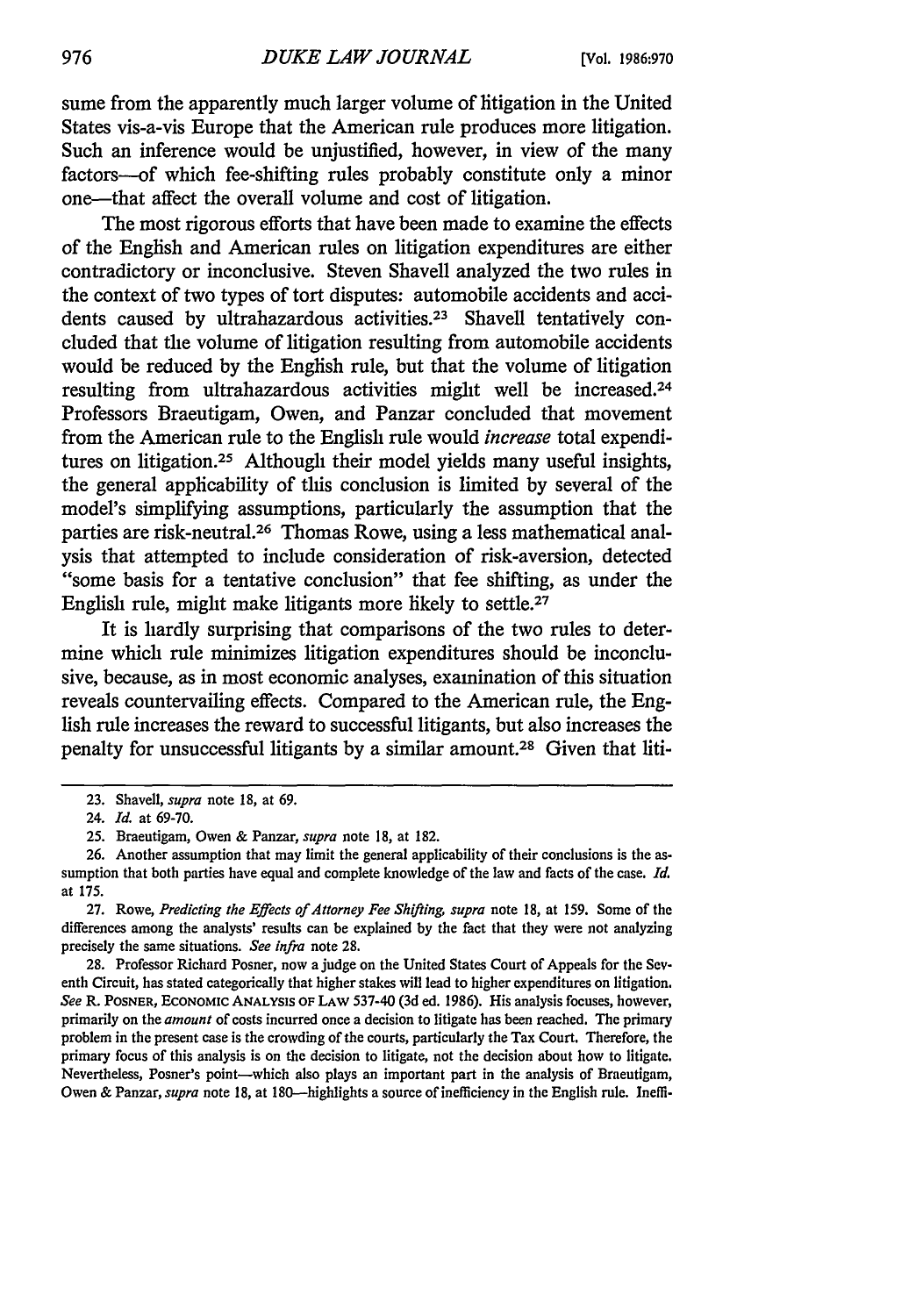gants do not know at the outset of litigation whether they will be successful, the incentive and disincentive effects of the English rule would seem, *a priori,* to be in rough equipoise. The English rule might make confident litigants more inclined to litigate, but might discourage other potential parties who are not willing at the margin to risk the increased amount at stake in the litigation.<sup>29</sup>

Although it may not be intuitively obvious, the clear effect of using the English rule, instead of the American rule, is to increase each party's stakes by the sum of *both* parties' litigation costs, not merely by the other party's costs. 30 Increased stakes might be thought to increase the likelihood that cases will proceed to trial. That argument would proceed as follows. Legal expenses are likely to rise as the stakes rise, but not proportionately-it would cost more to litigate a one million dollar case than a ten thousand dollar case, for example, but probably not one hundred times as much.<sup>31</sup> As stakes rise, then, the ratio of legal costs to the amount at stake diminishes. When that occurs, relatively small differences in the parties' assessments of their likelihood of success may tip the scales in the direction of choosing to litigate the case.

A simple numerical example using the American rule illustrates this point. Suppose Plaintiff has a claim of \$100 against Defendant. Each party knows that it will cost \$25 (per litigant) to try the claim. Plaintiff believes that he has a **75%** chance of winning the case; Defendant believes that Plaintiff has only a 40% chance of winning. Under these as-

29. Shavell's conclusions reflect the position explained in the text: in auto accident cases, the plaintiff's probability of recovery, and hence his confidence, are likely to be lower than they would be in the ultrahazardous activity area, where a strict liability standard would prevail. Shavell, *supra* note 18, at 69-70.

30. This effect can best be illustrated by comparing outcome matrices for the American and English rules, where  $J =$  the amount of the judgment,  $Cp =$  plaintiff's litigation costs, and Cd  $=$ defendant's litigation costs:

|                        |                   | American Rule                                                                                                                                                                                                                                           |                            |
|------------------------|-------------------|---------------------------------------------------------------------------------------------------------------------------------------------------------------------------------------------------------------------------------------------------------|----------------------------|
|                        | (1) Wins          | $(2)$ Loses                                                                                                                                                                                                                                             | (3) Stakes $((1) - (2))$   |
| Plaintiff<br>Defendant | $J - Cp$<br>$-cd$ | $-Cp$<br>$-(J + Cd)$                                                                                                                                                                                                                                    |                            |
|                        |                   | English Rule                                                                                                                                                                                                                                            |                            |
|                        | $(1)$ Wins        | $(2)$ Loses                                                                                                                                                                                                                                             | $(3)$ Stakes $((1) - (2))$ |
| Plaintiff              |                   | $-(Cp + Cd)$                                                                                                                                                                                                                                            | $J + Cp + Cd$              |
| Defendant              | -0-               | $-(J + Cp + Cd)$                                                                                                                                                                                                                                        | $J + Cp + Cd$              |
|                        |                   | $21 - \Omega_{\text{tot}}$ $\Omega_{\text{scatt}}$ $\Omega_{\text{tot}}$ $\Omega_{\text{tot}}$ $\Omega_{\text{tot}}$ of determing $E_{\text{tot}}$ $\Omega_{\text{tot}}$ and $\Omega_{\text{tot}}$ and $10 - \Omega_{\text{tot}}$ $\Omega_{\text{tot}}$ |                            |

31. *See* Rowe, *Predicting the Effects of Attorney Fee Shifting, supra* note 18, at 143 & n.20 ('ITihe increase in litigation costs is usually not proportional to the rise in the stakes.").

ciencies are introduced in virtually any situation in which the party who decides how much cost to incur is not responsible to the party who will (or even may) ultimately bear the burden of the costs. Nearly any fee-shifting arrangement—certainly including the shifting induced by the English rule is subject to this defect to some degree. For further discussion of this point, see *infra* text following note 39.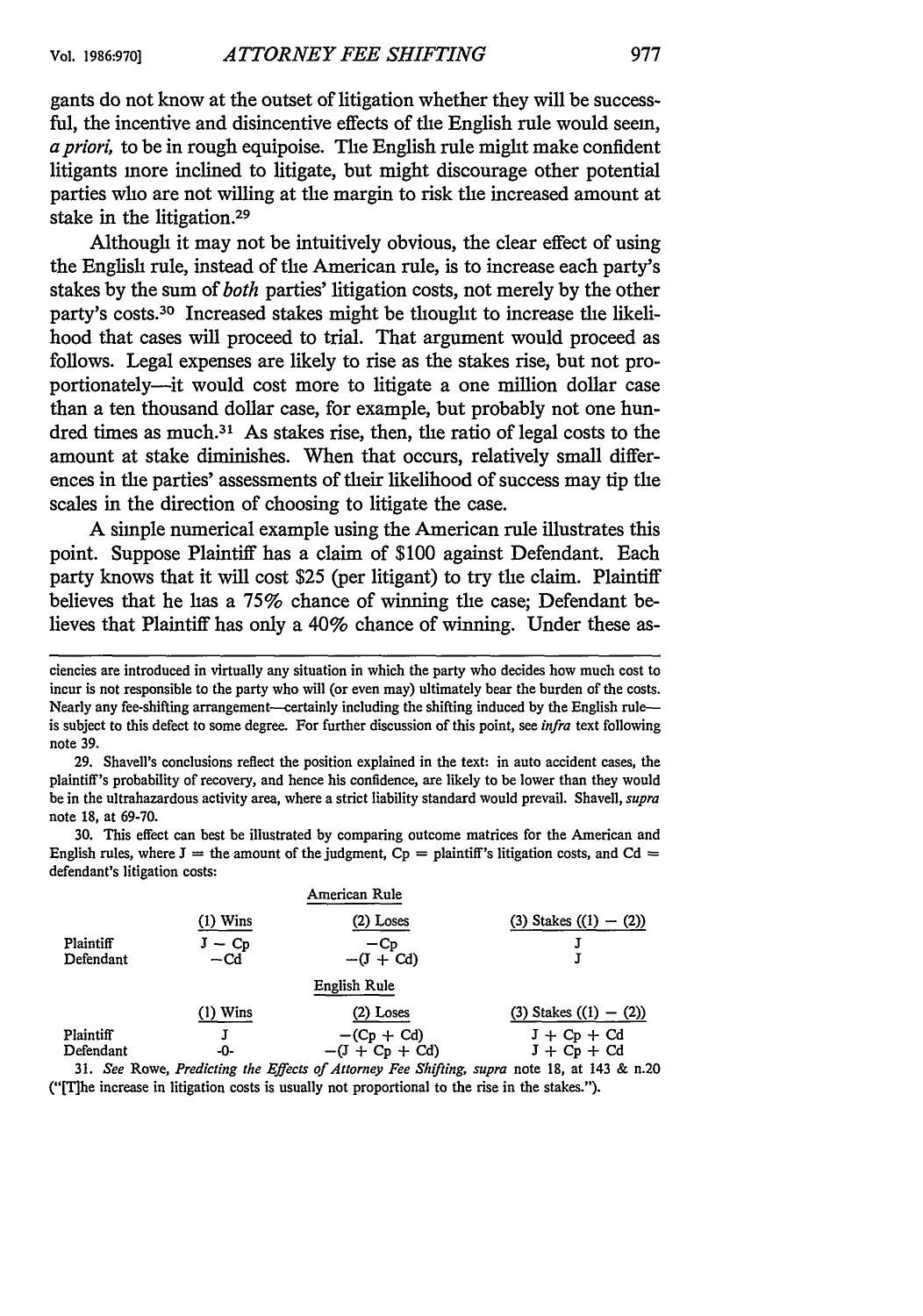sumptions, we would expect the case to settle quickly. Plaintiff's expected recovery—the stakes of \$100 times a .75 probability of success-is \$75, which, less his \$25 legal fees, yields a net recovery of \$50. Defendant's expected loss at trial is 40% of \$100, or \$40, plus litigation expenses of \$25, for an expected total loss of \$65. Any settlement between \$50 and \$65 will thus leave both parties better off than they expect to be if they try the case.

Assume the same probability assessments apply to a larger caseone in which the damages sought are increased tenfold to \$1000, and each party's litigation costs are increased fivefold to \$125 (consistently with the assumption that legal fees increase as the stakes do, but not in as high a proportion). Under these circumstances, settlement is unlikely. Plaintiff's expected recovery is (.75 x \$1000) - \$125, or \$625. Defendant's expected loss is (.40 x \$1000) **+** \$125, or \$525. There is no longer any settlement figure that can make both parties better off than they expect to be by going to trial because raising the stakes increased the divergence of the estimated final outcomes. <sup>32</sup>

There is, however, another significant countervailing effect. As the stakes increase, parties are likely to expend more resources on prelitigation expenses, such as legal fees and expert reports. These investments are likely to yield better estimates of the probable outcome. And if each party has a more accurate estimate of the probability of the outcome, then the divergence in their estimated final outcomes will be reduced. In the "high stakes" illustration in the preceding paragraph, for example, if Plaintiff ultimately comes to view his probability of winning as 60%, rather than 75%, he will then value his case at (.60 x \$1000) - \$125, or \$475. If Defendant ultimately decides that he has a 50% chance of losing, rather than a 40% chance, he will expect the trial to cost him (.50 x \$1000) **+** \$125, or \$625. There is now plenty of room for a settlement, because any transfer between \$475 and \$625 will leave both parties better off than they expect to be by litigating the dispute.

Whether the improved assessments of outcome probabilities in cases involving higher stakes offset the effect described earlier, by which increased stakes increase the significance of small differences in each

**<sup>32.</sup>** This example is introduced primarily to show that increased stakes may lead to increased probabilities of litigation. It also illustrates how the English rule may make it more likely that parties will go to trial. In the first of the two examples in the text, settlement, which was likely under the American rule, becomes unlikely under the English rule. Plaintiff believes his case is worth .75 x \$100 (because he will not have his judgment reduced by his costs if he wins) minus .25 x \$50 (because he must pay both sides' costs if he loses). This equals \$62.50. Defendant values the trial at .40  $x - $150$  (because he pays both parties' costs if he loses). If he wins, he pays nothing because Plaintiffwill bear all costs. The expected value of the case to Defendant is thus -\$60, and he will pay no more than that to settle. Plaintiff will accept no less than \$62.50.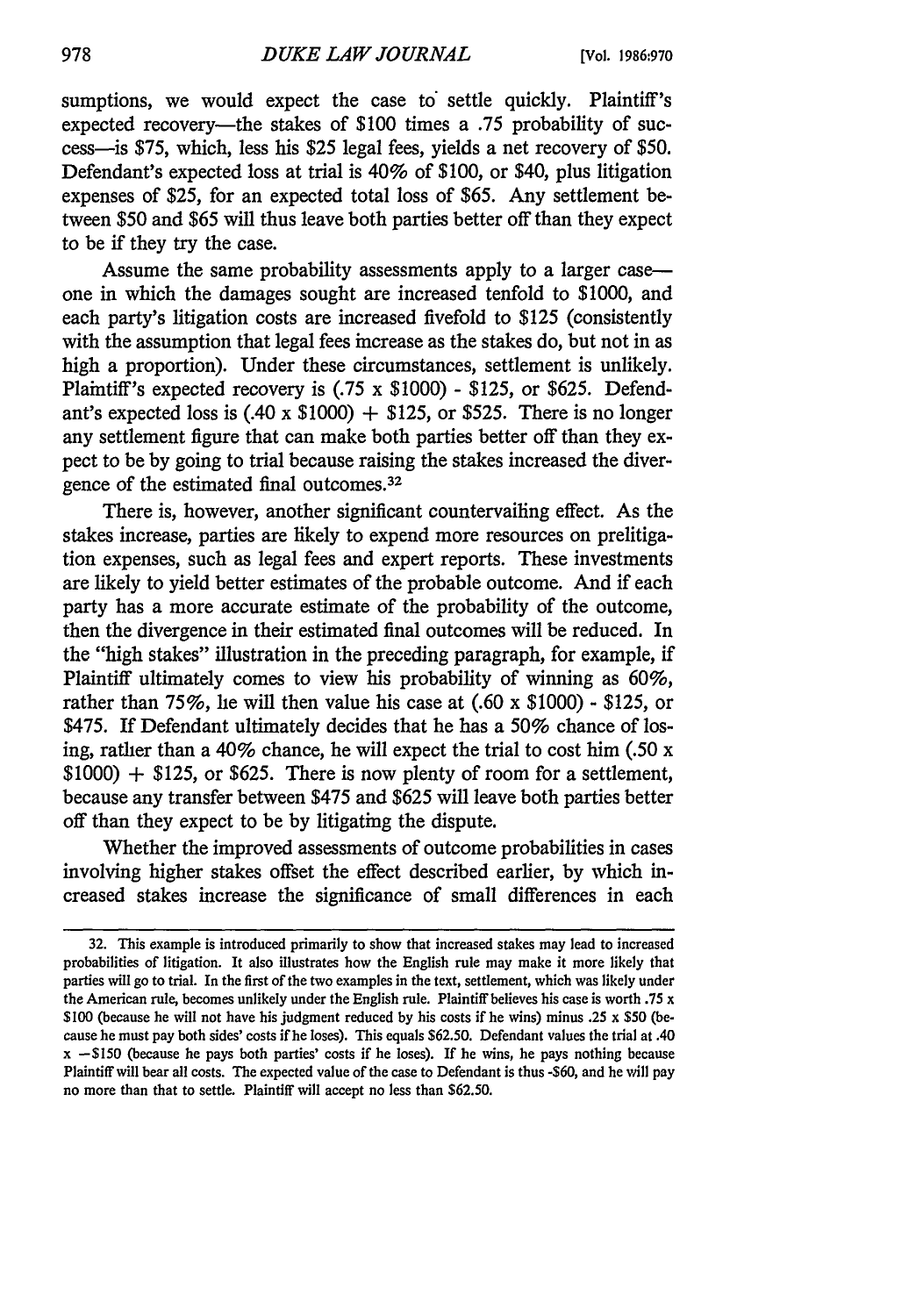party's probability assessment, is uncertain. In reading tax cases, one is struck by how infrequently large corporations litigate their disputes, even though, as a general matter, they have the liighest stakes in tax cases.<sup>33</sup> High stakes thus do not appear to lead to a higher probability that a given dispute will lead to litigation. Although this conclusion is unscientific, one is left with the more or less educated guess that increasing the stakes does not make it more likely that tax disputes will be litigated. Because the primary effect of fee shifting is to increase the stakes,<sup>34</sup> implementation of a fee-shifting rule in the tax area should not increase the number of litigated cases. <sup>35</sup>

The foregoing discussion of the American and English rules sets the stage for an analysis of the actual fee-shifting rules presently applicable in Tax Court litigation. These rules can be characterized as a hybrid of the American and English rules. In most of the cases, the "Tax Court rule" resembles the American rule: the vast majority of litigants bear their own costs, win or lose. At the extremes, however, there is an important penumbra of the English rule. If the court decides that a taxpayer's case is "frivolous or groundless," "maintained by the taxpayer primarily for delay," or pursued without adequate exhaustion of administrative remedies, damages must be awarded to the government.<sup>36</sup> Conversely, if the court finds that the government's position in the tax case is not substantially justified, the government may be required to pay the taxpayer's

A one-way fee-shifting scheme, where only one side can obtain its attorney fees if it prevails, would also raise the stakes. All other factors held constant, however, one-way fee shifting does not increase the stakes as drastically as two-way fee shifting. The table below illustrates a one-way scheme favoring plaintiffs.

|           |            | One-Way Fee Shifting |                              |
|-----------|------------|----------------------|------------------------------|
|           | $(1)$ Wins | $(2)$ Loses          | (3) Stakes $((1) \cdot (2))$ |
| Plaintiff |            | $-Cn$                | $J + Cp$                     |
| Defendant | —Cd        | $-(J + Cp + Cd)$     | $J + Cp$                     |

Thus, the stakes are the amount in controversy plus the plaintiff's litigation costs. *Cf supra* note 30 (illustrating that stakes under the American rule are the amount in controversy, and stakes under the English rule are the amount in controversy plus *both* parties' litigation costs).

35. Discussion of the impact of willingness to bear risks on the decision to litigate has been omitted, largely in the interest of simplicity. One would expect, however, that risk-averse parties would be less likely to litigate in the face of rules that increase litigation stakes. If there are many risk-averse taxpayers and few risk-preferring taxpayers, the English rule should dampen inclinations to litigate. *See* Rowe, *Predicting the Effects of Attorney Fee Shifting, supra* note 18, at 159.

36. I.R.C. § 6673 (1982), *as amended by* Tax Reform Act of 1986, Pub. L. No. 99-514, § 1552(a), 100 Stat. 2085, 2753.

<sup>33.</sup> Thus, the settlement rate in disputes that reach the appellate level is about the same for large cases having an asserted deficiency of over one million dollars as it is for other cases. In 1984, 81.5% of such large cases were settled. The overall settlement rate in that year was 83%. *See* 1984 IRS **ANN. REP.** 35.

<sup>34.</sup> *See supra* notes 30-32 and accompanying text.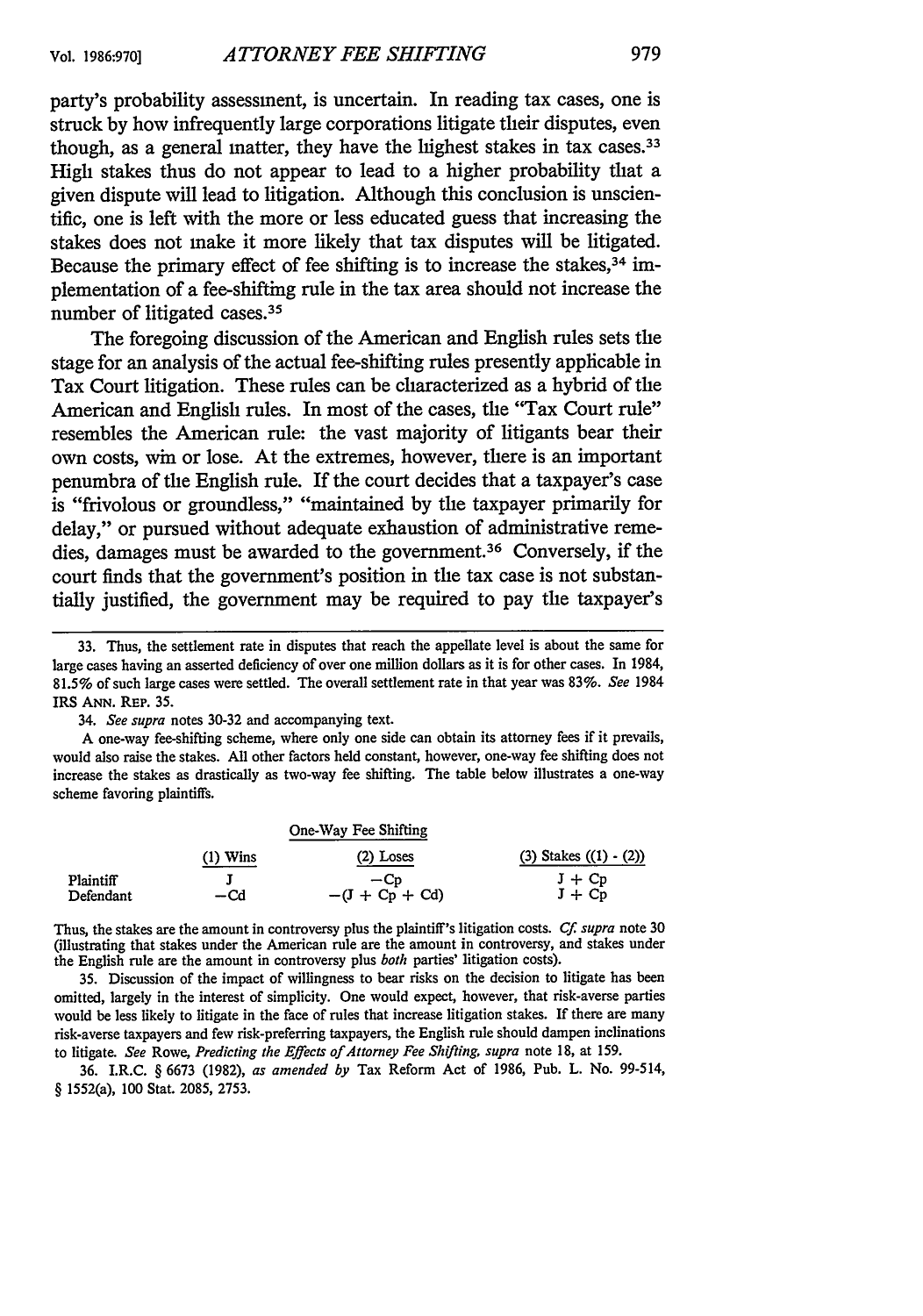reasonable litigation costs. <sup>37</sup>

As noted before, this pair of statutory provisions is asymmetrical in a number of respects. 38 Nonetheless, the provisions threaten each party with the prospect of damages if its position is unjustified under the law or on the facts of the particular case. The provisions together produce an attractive arrangement, capturing the best elements of the English rule, while avoiding aspects of that rule that might be more problematic. For example, one might be concerned about the effects of the English rule on risk-averse parties who believe that they have a reasonable, but not overwhelming, chance of success. The risk of having to bear both parties' litigation costs may inhibit a potential litigant from prosecuting a claim if his initial presentation to an adverse party is rebuffed. In contrast, the chilling effects of sections 6673 and 7430 are weaker because a reasonable case, even if unsuccessful, will not expose the litigant presenting that case to liability for his opponent's fees. Sections 6673 and 7430 only discourage those potential litigants with unreasonable cases, and perhaps those who are pathologically timid. Discouraging the former group—which is presumably much larger than the latter group-is, of course, the intended goal of those sections.

Another aspect of the English rule that may be troublesome is that parties have less incentive to make efficient decisions about the size of their litigation costs, because there is typically a good chance that they will not have to bear the burden of those costs.<sup>39</sup> Again, however, the fact that sections 6673 and 7430 operate only in extreme cases makes this problem de minimis. In the great majority of cases, the probability of recovering costs under those sections is remote. Occasionally, a party (or more likely the party's attorney) may sense that his adversary is embarking on a course that is so unreasonable that it may expose the adversary to fee-shifting penalties. A party who perceives that his opponent's position is unreasonable, however, is unlikely to incur extra litigation costs because the incremental litigation costs will have little effect on the substantive outcome (which by assumption appears to the attorney to be a foregone conclusion). In addition, given the difficulty of proving that an opponent's position is not merely wrong but also frivolous or lacking substantial justification, a significant risk exists that the prevailing party will bear those incremental costs, even if the underlying dispute is won. By operating only at the extremes, sections 6673 and 7430 are nearly

**<sup>37.</sup>** *Id.* § 7430 **(1982 &** Supp. **III 1985),** *as amended by* Tax Reform Act of **1986,** Pub. L. No. 99-514, § *1551,* **100** Stat. **2085, 2752-53.**

**<sup>38.</sup>** *See supra* notes **10-17** and accompanying text.

**<sup>39.</sup>** *See supra* note **28.**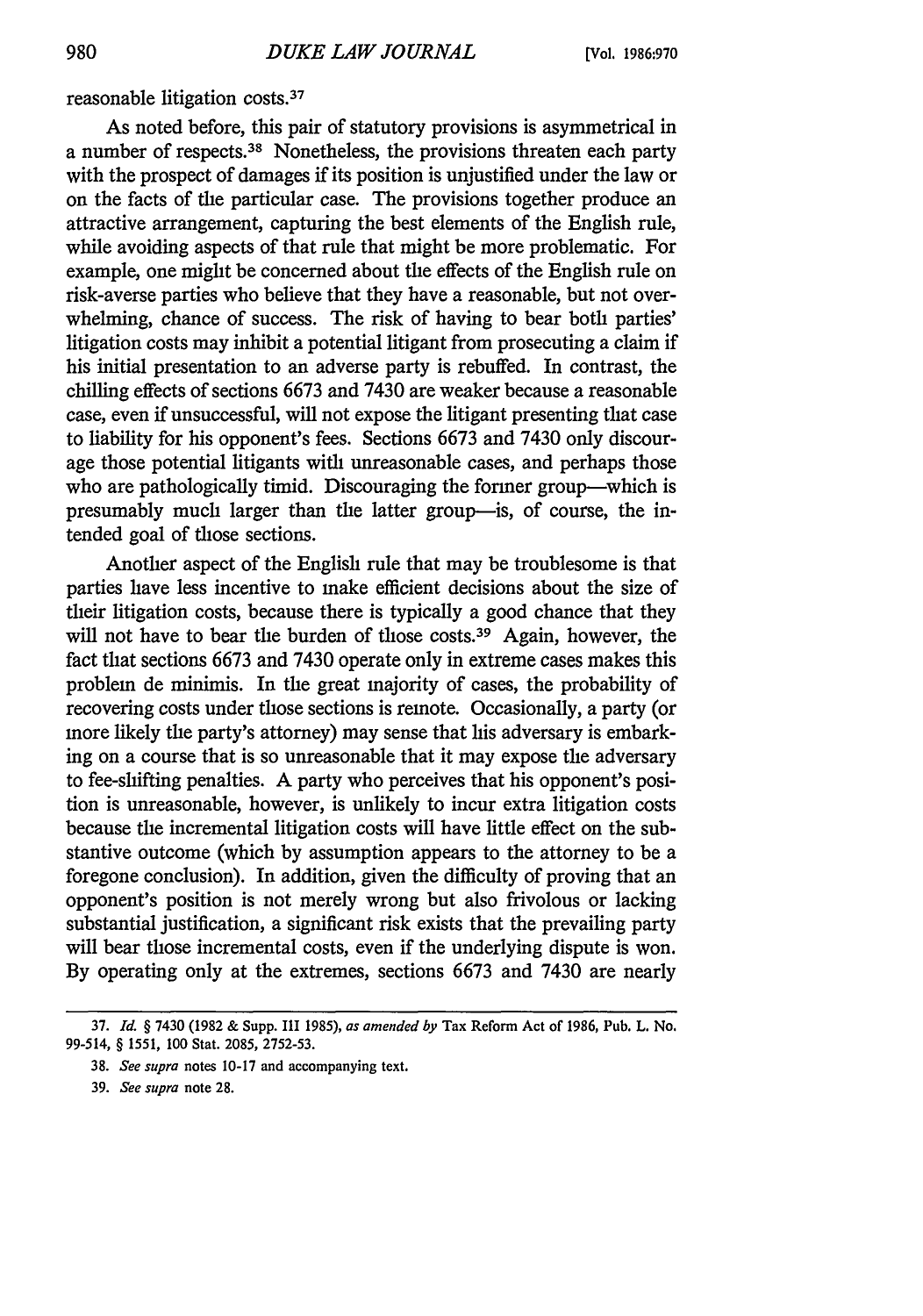immune to this variant of the "moral hazard" problem of a litigant not being responsible for the costs of his own actions.

While avoiding these drawbacks, sections 6673 and 7430 incorporate the penalty that the English rule imposes on litigants who bring weak cases or present weak defenses. A hitigant who forces another into court without good grounds has imposed costs on the adverse party that, under a pure American rule, would not be borne by the party taking the unreasonable position. Forcing unreasonable litigants to bear the costs of their actions is an important goal that sections 6673 and 7430 further.

That conclusion is unaffected when it is the government-and hence the public generally-that is exposed to possible liability for litigating without substantial justification. When a choice must be made between imposing costs on an innocent victim of governmental unreasonableness or imposing costs on the public at large, it seems more equitable and more efficient to impose the cost on the government.<sup>40</sup> Furthermore, democratic and budgetary processes provide some accountability, albeit imperfect. There is some hope that those who make unreasonable decisions on behalf of the government (or perhaps those who supervise governmental systems under which unreasonable decisions are made) will ultimately bear the costs of those actions.

In conclusion, by searching for an answer to the positive question (Which rule-English or American-minimizes litigation costs?), we have also come across at least a partial answer to the normative question (Which is the better rule?). First, the current hybrid rule is preferable to the American rule. To put this conclusion in terms of the countervailing effects identified earlier, one can say that the hybrid rule operates to discourage the most inefficient uses of the tax litigation machinery, those in which the tax dispute is a spurious one, maintained primarily by a stubborn and unreasonable party. Such cases add little to the body of significant case-law precedent, while consuming substantial judicial resources. As to the more useful tax cases—those in which the taxpayer and the government may reasonably differ in their interpretations of the law or facts-the hybrid rule produces the same result as the American rule.

It is not possible, on the basis of the foregoing arguments, to reject conclusively the possibility that adoption of the English rule in tax cases would produce still more efficient litigation decisions. Even so, when compared with the English rule, the hybrid rule seems attractive in important respects. The hybrid rule preserves the primary advantage of the English rule by preventing unreasonable litigants from imposing costs on

<sup>40.</sup> The government is in a better position to bear these costs and to spread risk than is the victimized taxpayer.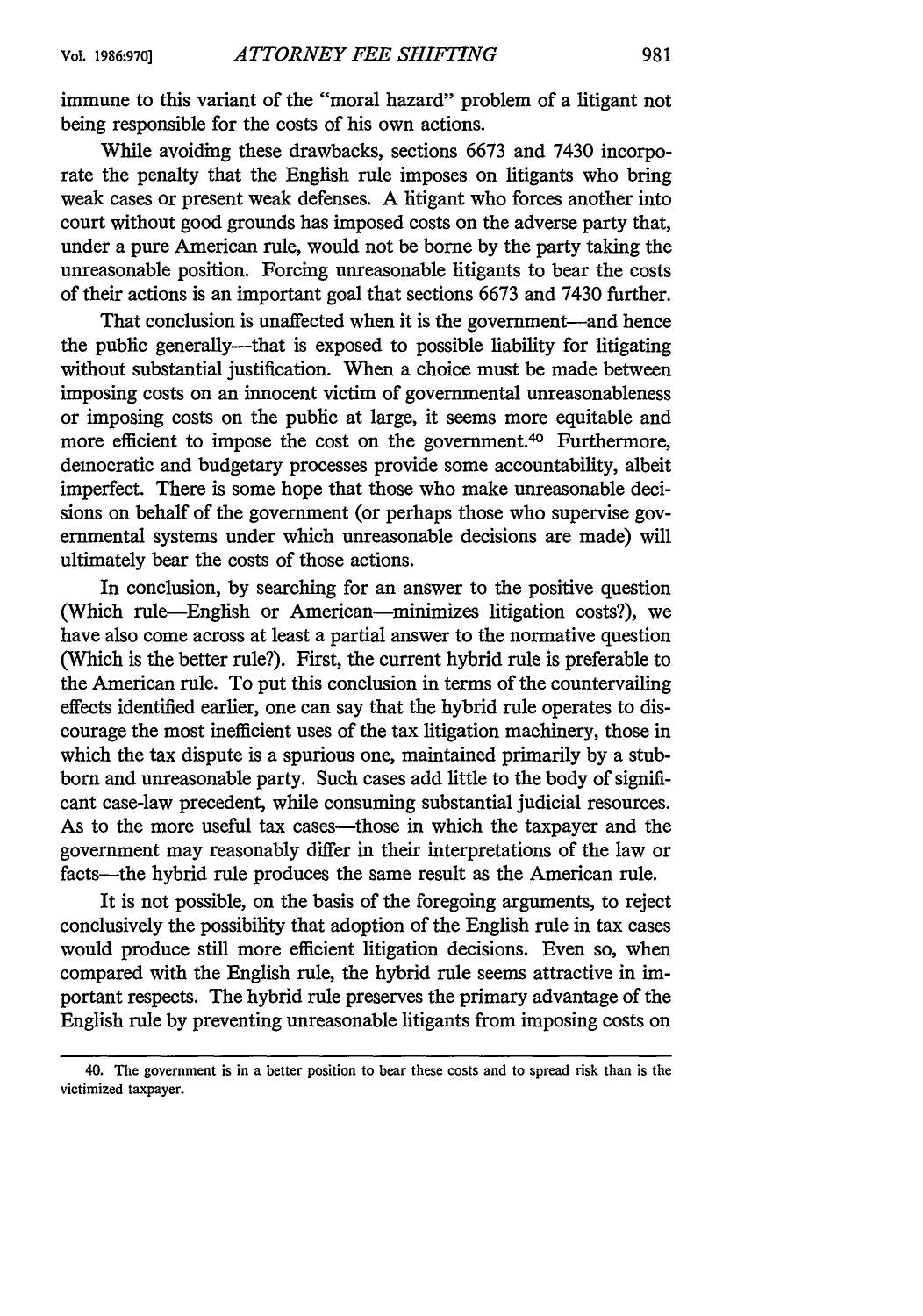reasonable ones. In close cases, however, where there is no unreasonable litigant, the advantages of the English rule are less clear. In such cases, it seems inappropriate to view either party as imposing costs on the other; the costs borne initially by each litigant are perhaps better viewed as the costs of their mutual participation in a complex economic world-a world in which they may each have reasonable, yet contradictory, interpretations of a law or an event. An all-or-nothing assessment of litigation costs in such circumstances, as the English rule would require, has a lottery-like quality. Although not clearly inefficient,<sup>41</sup> that result seems less appealing than the result under the American rule or the hybrid rule, under which the respective parties would bear their own costs.<sup>42</sup> Thus, though the argument is less compelling as to the English rule, there are sound reasons for concluding that the hybrid rule is indeed preferable to either the American or English rules.

## III. **AMENDMENTS** TO **THE** IRC **FEE-SHIFTING RULES UNDER THE TAx** REFORM **ACT** OF 1986

In the Tax Reform Act of 1986, Congress made four major changes to section 7430 of the IRC. These changes generally apply to amounts paid to taxpayers after September 30, 1986, in actions commenced after December 31, 1985.<sup>43</sup>

The first change alters the standard by which the government's position is to be evaluated. The former provisions of section 7430 focused on whether the government's position was reasonable, whereas the new provision focuses on whether the government's position was "substantially justified."<sup>44</sup> Second, the evaluation of whether the government's position was substantially justified now explicitly includes review of the final administrative position taken by the IRS. The former provisions of section 7430 refer only to the government's "position ... in the civil proceeding."<sup>45</sup> Third, the maximum award for attorney fees has been set at \$75 per hour, and reimbursement of costs for expert testimony and prepara-

<sup>41.</sup> For example, there are surely some efficiency-enhancing effects in rules that, like the English rule, reward those who make good predictions about the outcomes of close cases. An ultimate judgment on such rules is dependent on assumptions about how well courts decide close cases. This issue is clearly beyond the scope of this article.

<sup>42.</sup> Of course, in close cases, the decision itself has a lottery-like quality that is troublesome; nevertheless, it is preferable not to add litigation costs to the stakes of that lottery.

<sup>43.</sup> Tax Reform Act of 1986, Pub. L. No. 99-514, § 1551(h), **100** Stat. 2085, 2753.

<sup>44.</sup> I.R.C. § 7430(c)(2)(A)(i) (1982), *as amended by* Tax Reform Act of 1986, Pub. L. No. **99-** 514, § 1551(d)(1), 100 Stat. 2085, 2752. *See supra* note 15 and accompanying text.

<sup>45.</sup> I.R.C. § 7430(c)(2)(A)(i) (1982), *as amended by* Tax Reform Act of 1986, Pub. L. No. **99-** 514, § 1551(e), **100** Stat. 2085, 2753. Courts are not uniform in their interpretation of this provision. *See infra* note 86 and accompanying text.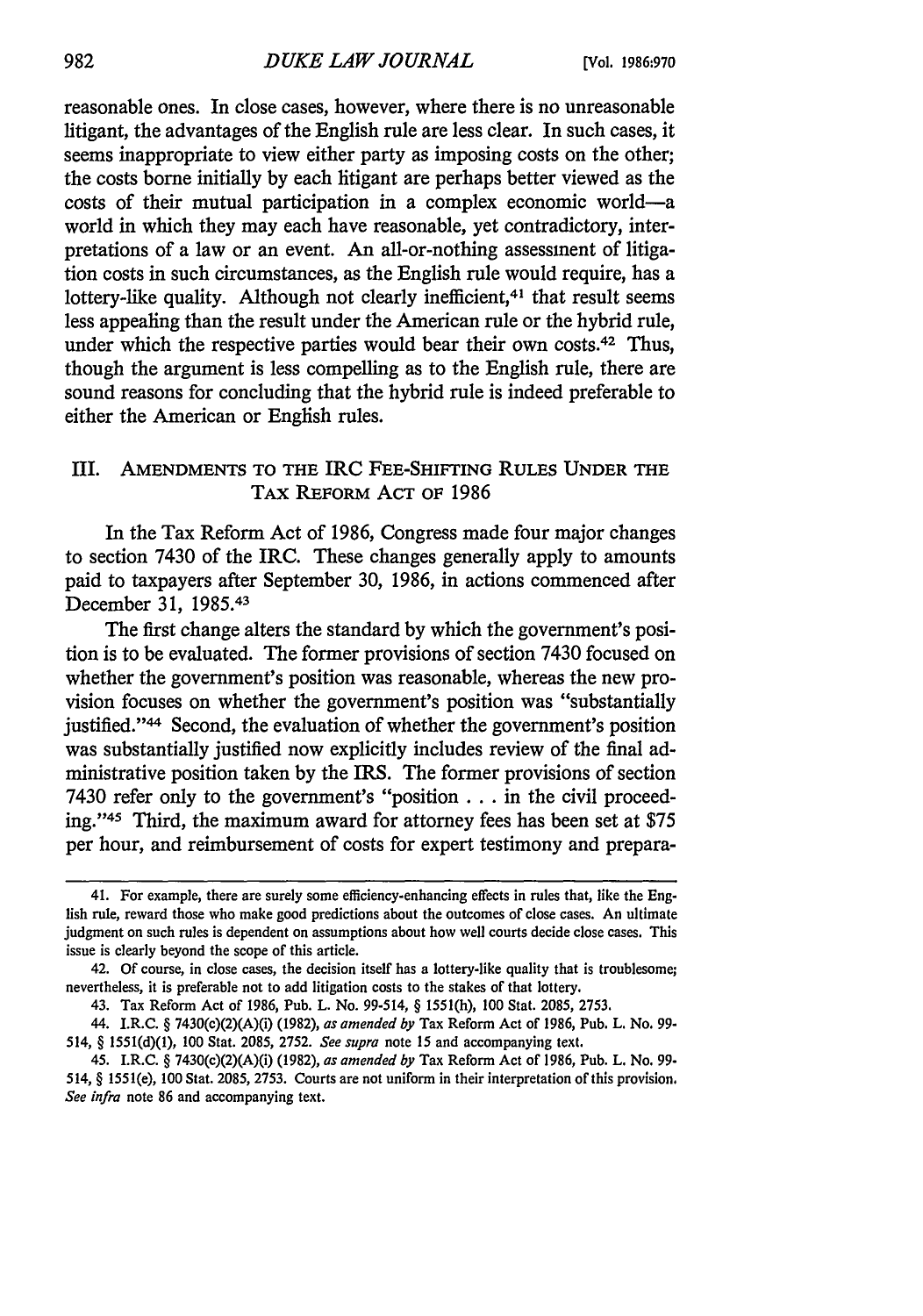tion of expert reports, tests, and the like, must be based on prevailing market rates, which, in the case of expert witnesses, may not exceed the then-current government rate for such services. 46 The former maximum was specified in terms of the total costs of the litigation and was fixed at \$25,000.<sup>47</sup> Finally, Congress has imposed net worth limitations on the parties who are eligible for fee reimbursements, permitting reimbursements only to individual taxpayers having a net worth of less than \$2,000,000 and to entities having a net worth of less than \$7,000,000.<sup>48</sup> The former provision did not impose such limitations.

The Senate Finance Committee added all but the last of these changes to the House bill.49 The Senate Finance Committee's primary goal was to conform the fee-reimbursement provisions applicable to tax cases to the counterpart provisions contained in the Civil Rights Attorney's Fees Awards Act of **1976** (CRAFAA) 5° and in the Equal Access to Justice Act of **1980 (EAJA).5 1 A** further change moving in that direction-a shift in the burden of proof from the taxpayer to the government in section 7430 cases-was passed **by** the Senate but deleted **by** the House-Senate Conference Committee formed to consider this **bill.5 <sup>2</sup>**Because the Senate may seek further conformance of section 7430 to the CRAFAA and the **EAJA,** this proposed change, though not enacted, is discussed below in detail, as are the changes that have already been adopted.

48. Tax Reform Act of 1986, Pub. L. No. 99-514, § 1551(d)(2), 100 Stat. 2085, 2752-53 (to be codified at § 7430(c)(2)(A)(iii)). This provision incorporates the definition of "party" contained in 5 U.S.C.A. § 504(b)(1)(B) (West Supp. 1986), which provides as follows:

"[P]arty" means a party, as defined in section 551(3) of this title, who is (i) an individual whose net worth did not exceed \$2,000,000 at the time the adversary adjudication was initiated, or (ii) any owner of an unincorporated business, or any partnership, corporation, association, unit of local government, or organization, the net worth of which did not exceed \$7,000,000 at the time the adversary adjudication was initiated, and which had not more than **500** employees at the time the adversary adjudication was initiated; except that an organization described in section 501(c)(3) of the Internal Revenue Code of 1954 (26 U.S.C. 501(c)(3)) exempt from taxation under section 501(a) of such Code, or a cooperative association, as defined in section 15(a) of the Agricultural Marketing Act (12 U.S.C. 1141j(a)), may be a party regardless of the net worth of such organization or cooperative association.

49. *See* H.R. **CONF.** REP. No. 841, 99th Cong., 2d Sess. 800-02 (1986) [hereinafter **CONFER-ENCE** REPORT]; **S. REP.** No. 313, 99th Cong., 2d Sess. 197-99 (1986).

**50.** Pub. L. No. 94-559, § 2, 90 Stat. 2641 (codified at 42 U.S.C. § 1988 (1982)). *See* **CONFER-ENCE REPORT,** *supra* note 49, at 799.

51. Pub. L. No. 96-481, § 204(a), 94 Stat. 2325, **2327-29** (codified at 28 U.S.C. § 2412(b) (1982)); *see* **CONFERENCE REPORT,** *supra* note 49, at 799-801.

**52.** *See* **CONFERENCE REPORT,** *supra* note 49, at 800-02.

<sup>46.</sup> I.R.C. § 7430(c)(1)(A)(ii)(1) (1982), *as amended by* Tax Reform Act of 1986, Pub. L. No. 99-514, § 1551(c), 100 Stat. 2085, 2752.

<sup>47.</sup> *Id.* § 7430(b)(1) (1982), *repealed by* Tax Reform Act of 1986, Pub. L. No. 99-514, § 1551(a), 100 Stat. 2085, 2752.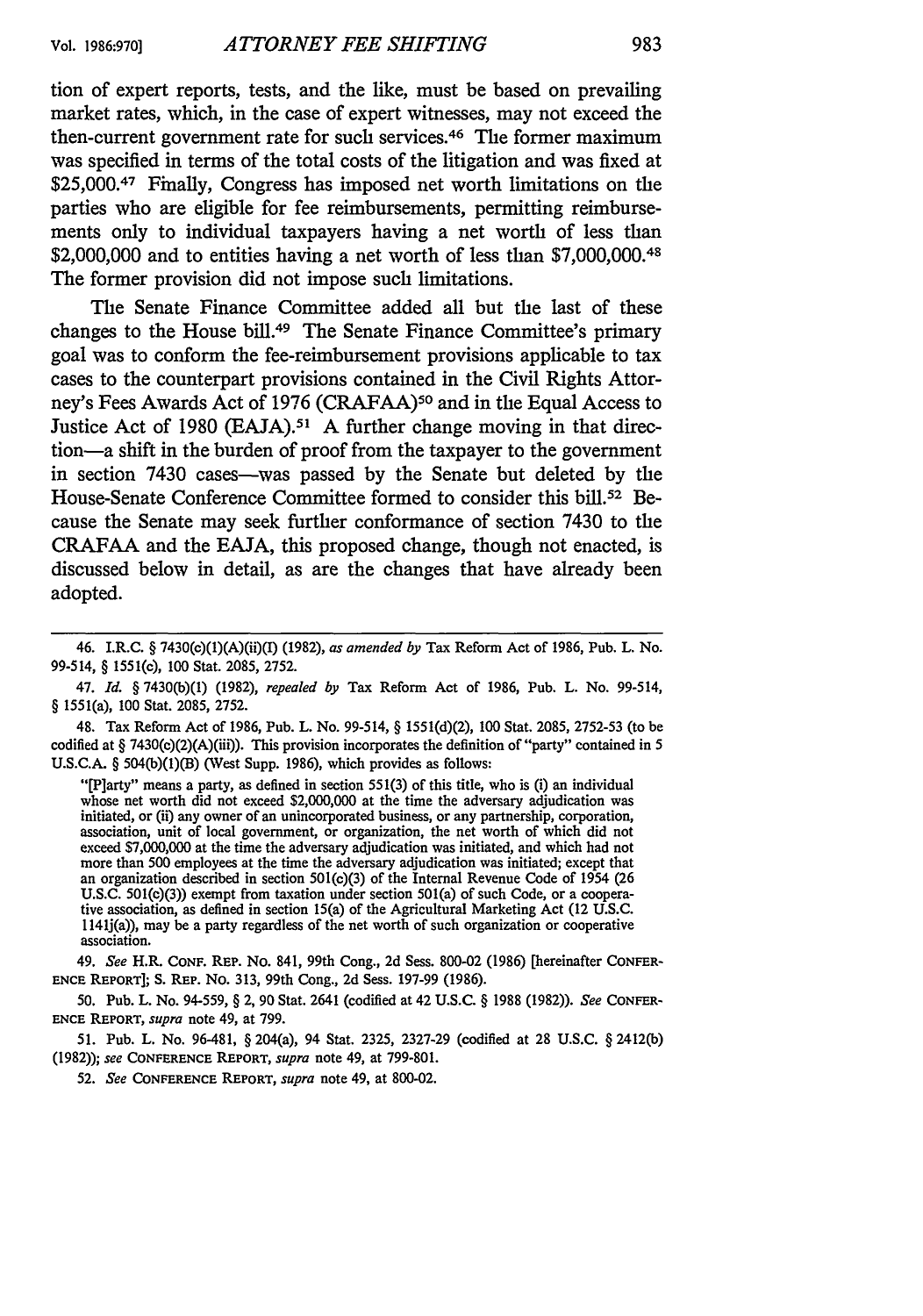## *A. The "Substantial Justification" and "'Reasonableness" Standards.*

Prior to the 1986 amendments, in order to be eligible for reimbursement of fees under section 7430, a taxpayer had to establish that the government's position was unreasonable.<sup>53</sup> In contrast, under the amended provisions, the taxpayer must show only that the government's position was not "substantially justified."<sup>54</sup> One might assume that there is little difference between the two standards. After all, each phrase can be defined in terms of the other: a reasonable position is one that is substantially justified; a substantially justified position is a reasonable one. In *Washington v. Heckler, 55* the United States Court of Appeals for the Third Circuit held that to prove substantial justification in the context of the EAJA, which has used that phrase since its inception,<sup>56</sup> the government must show the following: "(1) a *reasonable basis* in truth for the facts alleged; (2) a *reasonable basis* in law for the theory it propounds; and (3) a *reasonable connection* between the facts alleged and the legal theory advanced."<sup>57</sup> Similarly, the legislative history of the EAJA employs the notion of reasonableness to explain the "substantially justified" standard: "The test of whether or not a Government action is substantially justified is essentially one of reasonableness."<sup>58</sup>

Despite these similarities, there may be a small difference in meaning between the two terms. There may be cases in which it would be reasonable to proceed with a position that has *some* justification, though that justification might not rise to a level where it could be said to be substantial. In *Washington,* the Third Circuit hinted at such a possibility: "The government's burden of showing substantial justification is a strong one and is not met merely because the government adduces 'some evidence' in support of its position."<sup>59</sup> Moreover, in the committee reports accompanying the recent EAJA amendments, 60 Congress criticized

60. H.R. REP. No. 120, 99th Cong., 1st Sess., pt. 1, at 9-10, *reprinted in* 1985 **U.S. CODE CONG. &** ADMIN. **NEWS** 132, 137-39.

*<sup>53.</sup> See supra* text accompanying note 44.

<sup>54.</sup> I.R.C. § 7430(c)(2)(A)(i) **(1982),** *as amended by* Tax Reform Act of 1986, Pub. L. No. 99- 514, § 1551(d)(1), **100** Stat. 2085, 2752.

**<sup>55. 756</sup>** F.2d 959 (3d Cir. 1985).

*<sup>56.</sup> See* **28 U.S.C.** § 2412(d)(1)(A) (1982).

*<sup>57.</sup> Washington,* **756 F.2d** at **961** (emphasis added).

**<sup>58.</sup> H.R. REP. No. 1418, 96th Cong., 2d Sess.** *10, reprinted in* **1980 U.S. CODE CONG. & AD-MIN.** NEWS 4984, 4989. *But see infra* note 61 and accompanying text.

<sup>59.</sup> *Washington,* 756 F.2d at 961. The notion that the government might have a "strong" burden under the EAJA is disturbing, and may call into question the argument that the burden of proof in IRC fee-shifting cases is unimportant. *See infra* notes 102-18 and accompanying text. If"preponderance of the evidence" is the standard, as it should be, then assignment of the burden would usually be inconsequential; if the standard in effect requires "clear and convincing" evidence, then assignment of the burden would obviously be more important.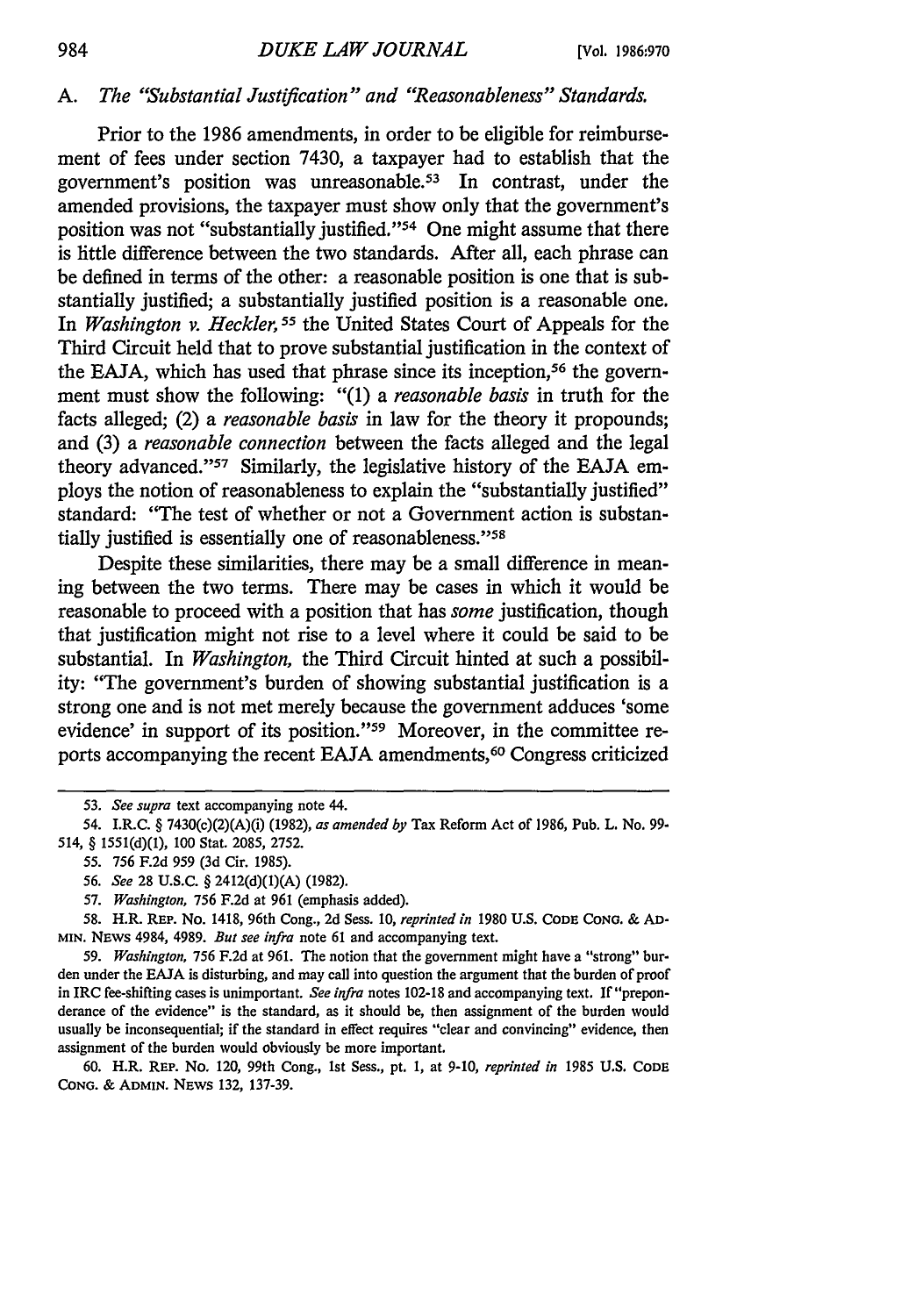those courts that have failed to require the government to meet a standard of justification for its position that was higher than mere reasonableness. For example, the Ways and Means Committee report stated:

Several courts have held correctly that "substantial justification" means more than merely reasonable **....**

[We are puzzled, however, by] statements by some courts that an administrative decision may be substantially justified under the Act even if it must be reversed because it was arbitrary and capricious or was not supported by substantial evidence. Agency action found to be arbitrary and capricious or unsupported by substantial evidence is virtually certain not to have been substantially justified under the Act.<sup>61</sup>

At least as applied to tax cases, this approach may impose an excessive burden on the government.<sup>62</sup> In particular, the Ways and Means Committee's suggestion that a fee award should be "virtually certain" when an agency action is found to be "arbitrary and capricious" would produce unsound results in a number of tax cases. This may seem odd; one would think that an arbitrary and capricious action would be highly unreasonable. Nonetheless, the juridical meaning of "arbitrary and capricious" has evolved over time and today barely resembles the ordinary meaning of that phrase.<sup>63</sup>

The case law under IRC section 482<sup>64</sup> provides an example of this

62. This approach would also impose excessive liability on the government in federal cases generally. The federal courts often will hold that an agency acted "arbitrarily and capriciously" if that showing is necessary to find against the government.

One commentator has argued that it would be "absurd" to find that the government had satisfied the EAJA's substantial justification test where an agency's action has been found "arbitrary and capricious." Note, *Reenacting the Equal Access to Justice Act: A Proposal for Automatic Attorney's Fee Awards,* 94 YALE L.J. 1207, 1217 (1985). This view ignores the fact that the "arbitrary and capricious" talisman no longer retains its natural meaning. *See infra* note 63 and accompanying text.

The commentator also argues that the EAJA's substantial justification standard should be replaced with automatic fee shifting. Note, *supra,* at 1221-28. Automatic fee shifting would be extremely costly and would tend to dampen the government's enforcement activities, particularly in developing areas of the law.

**63.** *See, e.g.,* 5 K. DAVIS, ADMINISTRATIVE LAW TREATISE §§ 29:6-29:7 (2d ed. 1984) (discussing judicial interpretations of the "arbitrary and capricious" standard); R. PIERCE, **S. SHAPIRO &** P. VERKUIL, ADMINISTRATIVE LAW **AND** PROCESS § 7.3.2 (1985) (contrasting early, deferential judicial interpretation of agency action under "arbitrary and capricious" standard with today's far more "searching and careful" inquiry).

64. Section 482 provides:

I.R.C. § 482 (1982).

<sup>61.</sup> *Id.* at 9, *reprinted in* 1985 U.S. CODE **CONG.** & **ADMIN.** NEWS at 138 (footnote omitted).

In any case of two or more organizations, trades, or businesses (whether or not incorporated, whether or not organized in the United States, and whether or not affiliated) owned or controlled directly or indirectly **by** the same interests, the Secretary may distribute, apportion, or allocate gross income, deductions, credits, or allowances between or among such organizations, trades, or businesses, if he determines that such distribution, apportionment, or allocation is necessary in order to prevent evasion of taxes or clearly to reflect the income of any of such organizations, trades, or businesses.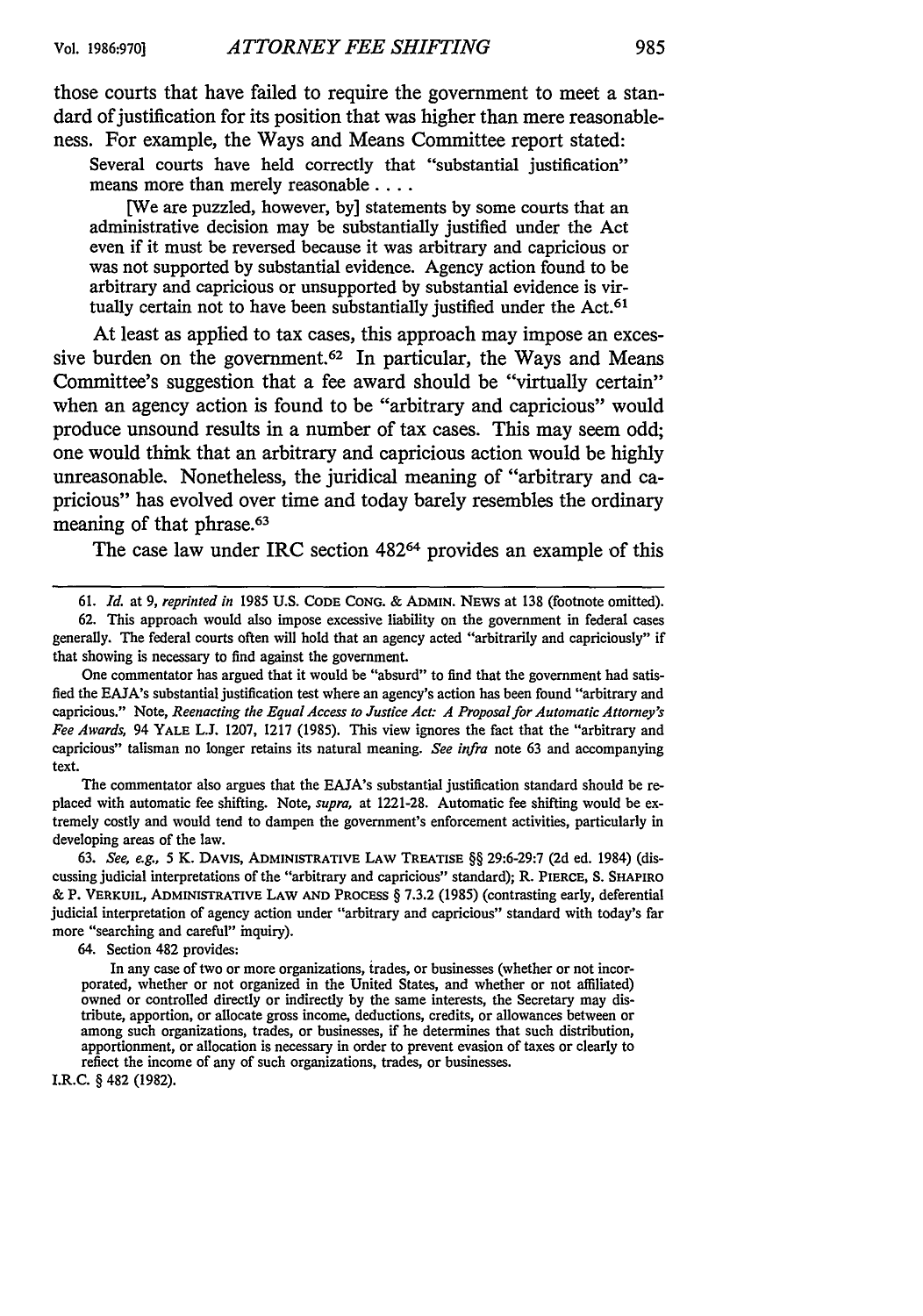phenomenon. Section 482 gives the IRS broad discretion to allocate items of income and expense among related entities when necessary to prevent tax evasion. The IRS invokes this provision to combat, among other things, arrangements between domestic corporations and their foreign subsidiaries in which the parent loans money, rents buildings, or provides other goods and services to the subsidiary at below-market rates in order to create the appearance of relatively high expenses at the parent level, and relatively low expenses (and, hence, high profits) at the subsidiary level. Absent IRS reallocation of income and expense items, the domestic corporation would obtain a substantial tax deferral because United States taxes on the subsidiary's profits would ordinarily not be imposed until the subsidiary's profits were distributed to the parent through dividends.<sup>65</sup>

Because the IRS has broad discretion under section 482, a court may adjust or disregard the government's reallocations in section 482 cases only if it finds that the IRS acted arbitrarily and capriciously.<sup>66</sup> Thus, each time a court rejects the IRS's section 482 reallocations, it is necessarily finding the action to be arbitrary and capricious.<sup>67</sup> Routinely awarding fees to victims of "arbitrary and capricious" actions **by** the IRS would allow virtually every taxpayer who won a section 482 case to recover his fees.68 That outcome could not be what Congress had in mind.<sup>69</sup>

67. There are literally scores of cases in which courts have found the government's section 482 reallocations "arbitrary and capricious." *See, ag.,* Heaton v. United States, 573 F. Supp. 12, 14 (E.D. Wash. 1983); Nissho Iwai Am. Corp. v. Commissioner, 50 T.C.M. (CCH) 1483, 1495-98 (1985); Hospital Corp. of Am. v. Commissioner, 81 T.C. 520, 595 (1983); Pacella v. Commissioner, 78 T.C. 604, 621 (1982); Morrison v. Commissioner, 44 T.C.M. **(CCH)** 1459, 1471 (1982); Keller v. Commissioner, 77 **T.C.** 1014, 1025 (1981), *aff'd,* 723 F.2d 58 (10th Cir. 1983); Achiro v. Commissioner, 77 T.C. 881, 900 (1981).

68. A court can refuse to award costs if it believes an award is inappropriate, as perhaps it would in closely contested section 482 cases. Section 7430 provides only that costs *"may* **be** awarded" to the prevailing party. I.R.C. § 7430(a) (1982) (emphasis added). The EAJA is slightly more explicit on this point, providing that fees *shall* be awarded unless "special circumstances make an award unjust." 28 U.S.C. § 2412(d)(1)(A) (1982 & Supp. III 1985). One can certainly understand, however, that the government would prefer not to leave this question entirely to the discretion of thejudge. It is far from clear, after all, that a judge would view awarding fees in cases of this sort as "inappropriate or unjust."

69. We know Congress did not mean this to be the case in the EAJA, because it said so flatly: "The [substantial justification] standard, however, should not be read to raise a presumption that the Government position was not substantially justified, simply because it lost the case." H.R. REP. No. 1418, 96th Cong., 2d Sess. *11, reprinted in* 1980 U.S. **CODE CONG. & ADMIN.** NEWs 4984, 4990.

*<sup>65.</sup> See id.* § 951(a)(2)(A).

<sup>66.</sup> *See, eg.,* Liberty Loan Corp. v. United States, 498 F.2d 225, 229 (8th Cir.), *cert. denied,* 419 U.S. 1089 (1974); Ballentine Motor Co. v. Commissioner, 321 F.2d 796, 800 (4th Cir. 1963); Grenada Indus. v. Commissioner, 17 T.C. 231, 255 (1951), *aff'd,* 202 F.2d 873 (5th Cir.), *cert. denied,* 346 U.S. 819 (1953).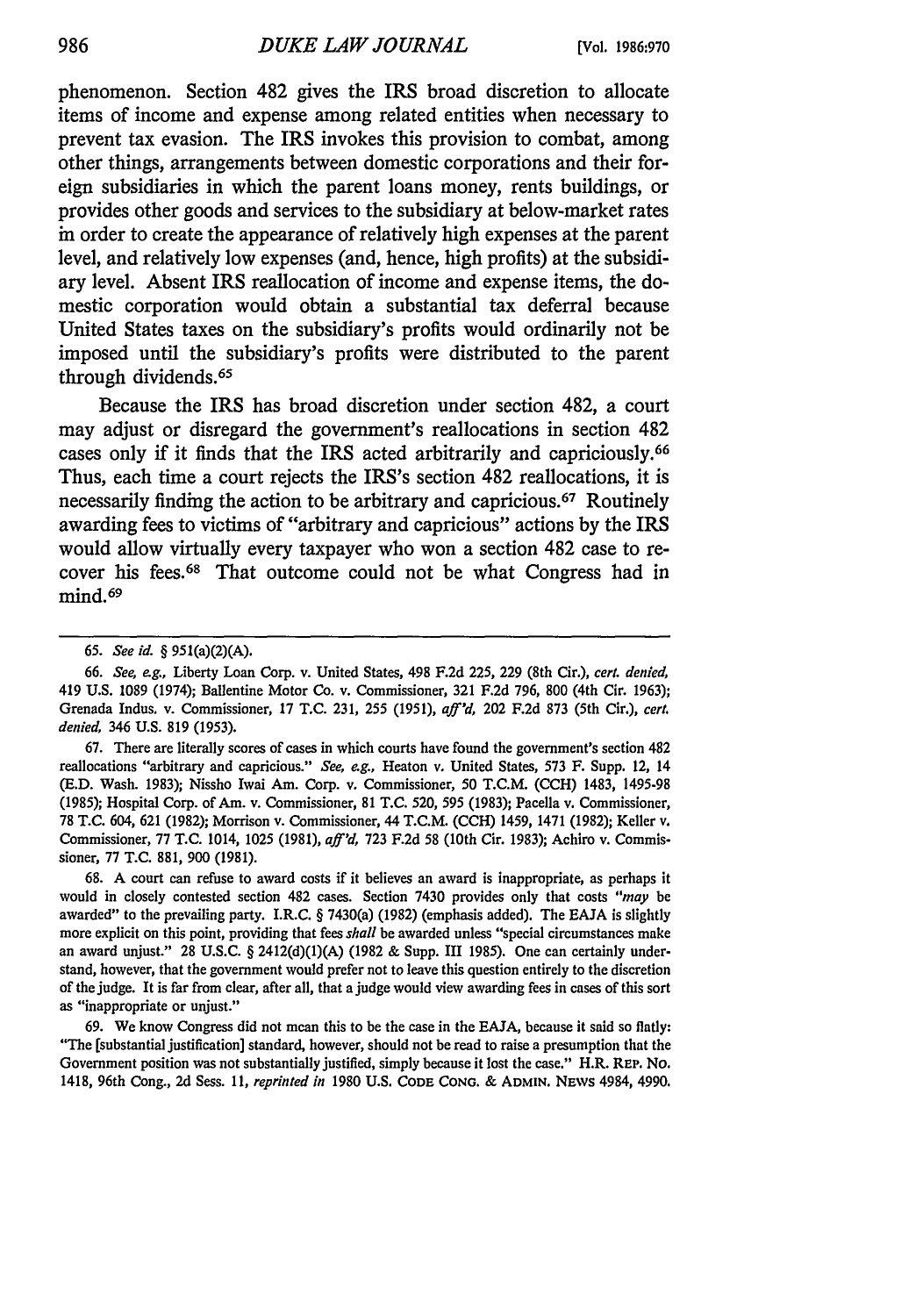Even in situations where the government is granted less discretion than it has in section 482 cases, raising the standard of reasonableness may hinder the government's ability to enforce the IRC.<sup>70</sup> The government is entitled to maintain an adversarial posture in its litigating positions. If it has a reasonable basis for its position, it should not have to worry about whether its justification would, in the harsh light of hindsight, rise to a level of substantiality.

A chilling effect on the IRS's enforcement efforts could be particularly damaging in cases in which the IRS believes that a taxpayer is manipulating a characterization question to his advantage. For example, the taxpayer may have documents that purport to obligate him to pay "interest," and he may then deduct those payments. The IRS may believe that the transaction as a whole does not create a true debt.71 If the IRS wins, there will of course be no problem. If, on the other hand, the court finds that the interest payments were bona fide, the IRS may have some difficulty pointing to the concrete authority that gave it substantial justification for its position. Existing precedent on sham transactions could help, but the ingenuity of taxpayers in developing unprecedented mischaracterizations may make it difficult to cite prior cases having sufficient factual similarity. Such an outcome would be unfortunate.

Although the committee reports to the Tax Reform Act of 1986 contain little direct guidance on how to apply the "substantially justified" standard in tax cases, they do provide some indirect guidance in the form of cross-references to the EAJA.72 The committee reports do not cite the language quoted above from the EAJA amendments' legislative history<sup>73</sup> (regarding the virtual necessity of fee reimbursements when the government is found to have acted arbitrarily and capriciously), but those reports do say that the purpose of the amendments is "to conform [section 7430] more closely to the Equal Access to Justice Act."<sup>74</sup> It is appropriate, therefore, to assume that what Congress said regarding the EAJA provisions applies with equal force to identical provisions in section 7430.

- **72.** *See* **CONFERENCE** REPORT, *supra* note 49, at 799-802.
- 73. *See supra* notes 60-61 and accompanying text.
- 74. *See* **CONFERENCE REPORT,** *supra* note 49, at 801.

This statement is somewhat inconsistent with the view expressed in the committee reports to the 1985 EAJA amendments. *See supra* notes 60-61 and accompanying text.

<sup>70.</sup> *Cf* H.R. REP. No. 1418, 96th Cong., 2d Sess. 10, 13-14, *reprinted in* 1980 U.S. **CODE CONG.** & **ADMIN.** NEvs 4984, 4992 (noting possible chilling effect of proposed mandatory EAJA awards on the government's enforcement activities).

<sup>71.</sup> *See,* eg,, Knetsch v. United States, 364 U.S. 361, 364-66 (1960) (leveraged purchase of annuity savings bonds did not result in "indebtedness" within meaning of IRC).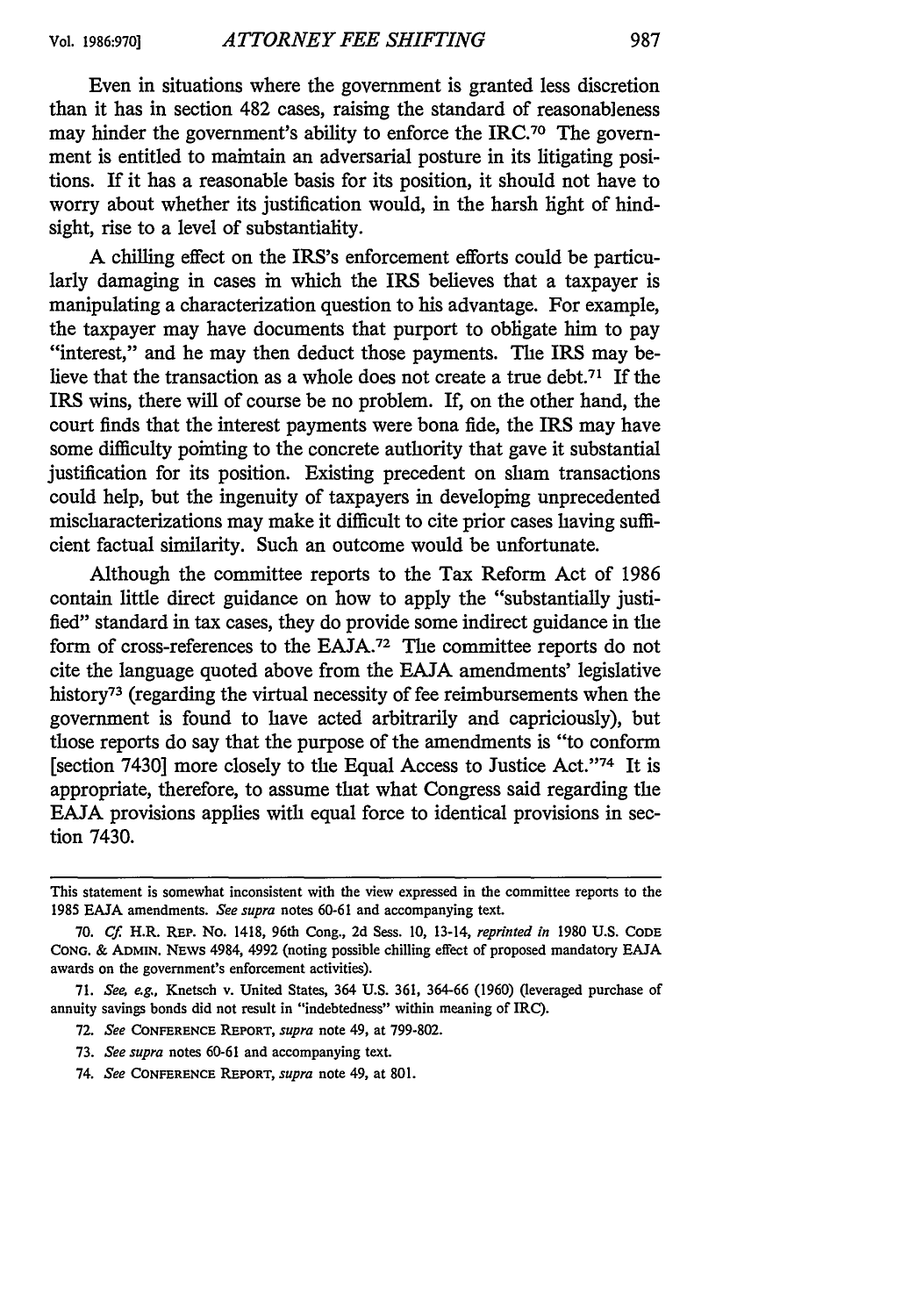Reliance on the **EAJA** is unfortunate in two respects. First, as argued above, the EAJA may set an inappropriately high standard for the government in many tax cases. Second, the EAJA's guidance is incomplete, in that it fails to advise courts on how to apply the standard in certain situations that arise uniquely in tax disputes. For example, can the IRS hedge its bets by taking opposite sides of an issue with respect to two taxpayers? This situation might arise, for instance, when an employer transfers valuable property to an employee upon the employee's retirement. The employee says that the transfer was a gift, which is excludable from his return,<sup>75</sup> but is largely nondeductible by the employer.76 The employer maintains that the transfer was compensatory, which makes it fully deductible for him, but income for the employee. Is the IRS "substantially justified" in disallowing the deduction on the employer's return *and* requiring inclusion on the employee's return, even though those positions are contradictory?<sup>77</sup>

Presumably, if the case is closely balanced, the government will be able to show, even as to the case that it loses, that its position was nevertheless substantially justified. But consider the following hypothetical situation. Everyone (the government, the taxpayers, and ultimately the Tax Court) agrees that either *A* or *B* should be taxed on a substantial amount of income generated by a transaction in which *A* and *B* jointly participated. Neither *A* nor *B* reported the income. The government believes that the probability that it will prevail against *A* on this issue is eighty percent, and that the probability of prevailing against *B* is only twenty percent. Further, the government believes that the issue is such that losing to either taxpayer virtually guarantees winning against the other. Following the odds, the government proceeds first against *A.* It knows, however, that before it can obtain a judgment in the Tax Court against *A,* the limitations period for the relevant tax year will have ex-

<sup>75.</sup> *See* I.R.C. § 102(a) (1982) (amended 1986). After 1986, section 122(b) of the Tax Reform Act of 1986 will prevent the problem identified in the text from arising; I.R.C. § 102(e), as amended, disallows exclusion from income of gifts from employers. *See* Tax Reform Act of 1986, Pub. L. No. 99-514, § 122(b), **100** Stat. 2085, 2110 (to be codified at I.R.C. § 102(c)(1)).

<sup>76.</sup> *Id.* § 274(b)(1) (1982) (generally allowing employer to deduct the cost of a gift to employee only to the extent that the cost of all gifts that year to that employee does not exceed **\$25;** in some cases a \$400 limit applies).

<sup>77.</sup> The government took inconsistent positions in two cases involving the same employer gift, and lost both. *Compare* Estate of Carter v. Commissioner, 453 F.2d 61, 64-70 (2d Cir. 1971) (payments to widow of deceased partner were gifts rather than income as alleged by IRS) *with* Bank of Palm Beach & Trust Co. v. United States, 476 F.2d 1343, 1346-51 (Ct. **Cl.** 1973) (payments to widow of deceased partner were deductible business expenses because they were additional compensation for services previously rendered and served to increase morale of employees in general).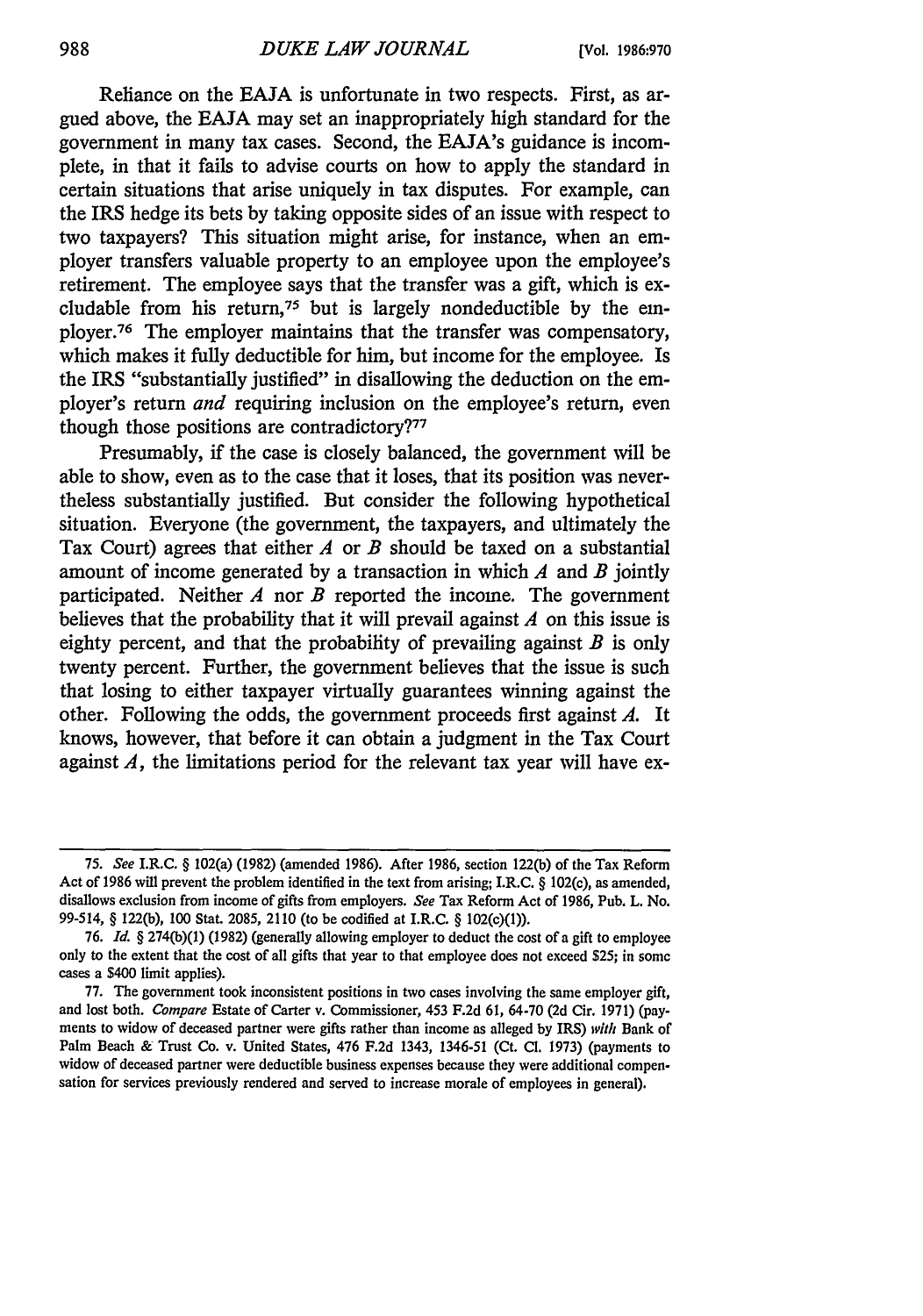pired for *B. 78* Because additional tax can legitimately be collected from one of these two taxpayers, protection of the fisc would seem to require that the government file an assessment against  $B$  to offset the risk that it will lose its case against *A*. Suppose that the government files an assessment against *B* to prevent the expiration of the limitations period and then wins its case against  $A$ , after which it promptly drops its assessment against *B.* If *B* seeks reimbursement of his costs, will the government be able to meet the substantial justification standard given that the government believed that it only had a twenty percent chance to prevail against *B* **79** This question takes on added significance in light of another section 7430 amendment added by the Tax Reform Act of 1986: the new requirement that the court examine the administrative position of the government in evaluating whether its position was substantially justified.<sup>80</sup> Before this change, there was at least some chance that the government's immediate dismissal of the case against *B,* after having won its case against *A,* could have precluded *B's* recovery of costs. <sup>81</sup>

Another example of the incomplete guidance that the "substantial justification" standard provides is when the IRS zealously enforces a court-made rule that it dislikes, primarily to bring a new case before the court so that the court can reverse its earlier decision.82 What if there is an internal IRS memo stating that the court's initial position, and hence the government's position in the new case, is unreasonable? As in the case where the government proceeds against two taxpayers, knowing that only one owes additional tax, the government may be acting reasonably as to the whole problem, but may have difficulty showing that its assessment against a particular taxpayer was substantially justified.<sup>83</sup> Guidance from Congress on questions of this sort would have been useful to

<sup>78.</sup> The usual limitations period on assessments of tax extends three years from the date the return was filed. *See* I.R.C. § 6501(a) (1982).

<sup>79.</sup> One is not completely without sympathy for *B* in this case, since he does indeed seem, under the assumptions of the hypothetical, to have reported his income accurately. Nevertheless, the costs to  $B$  in most cases will not be great: typically, he would simply be asked to waive the statute of limitations, and his case would be held in abeyance pending the outcome in the case against *A.* In any event, it would not seem that *B's* costs result from any unjustified or unreasonable governmental actions. They are simply a cost of compliance with a complex tax system.

<sup>80.</sup> *See supra* notes 43-52 and accompanying text.

<sup>81.</sup> *But see infra* note 86 and accompanying text.

<sup>82.</sup> This appears to have been the government's approach in Commissioner v. Boylston Mkt. Ass'n, 131 F.2d 966, 967-68 (1st Cir. 1942) (IRS changed its position to conform to a court's ruling that a cash-basis taxpayer may deduct three-year prepayments of insurance premiums as an ordinary and necessary business expense in the year payment was made). The situations in which the government would be in a position to engage in this kind of action are probably rare.

<sup>83.</sup> It should be noted that both of the areas of uncertainty identified in the text were present under the reasonableness standard as well as the substantial justification standard. To the extent that the latter is intended to be a higher standard, however, they become more problematic.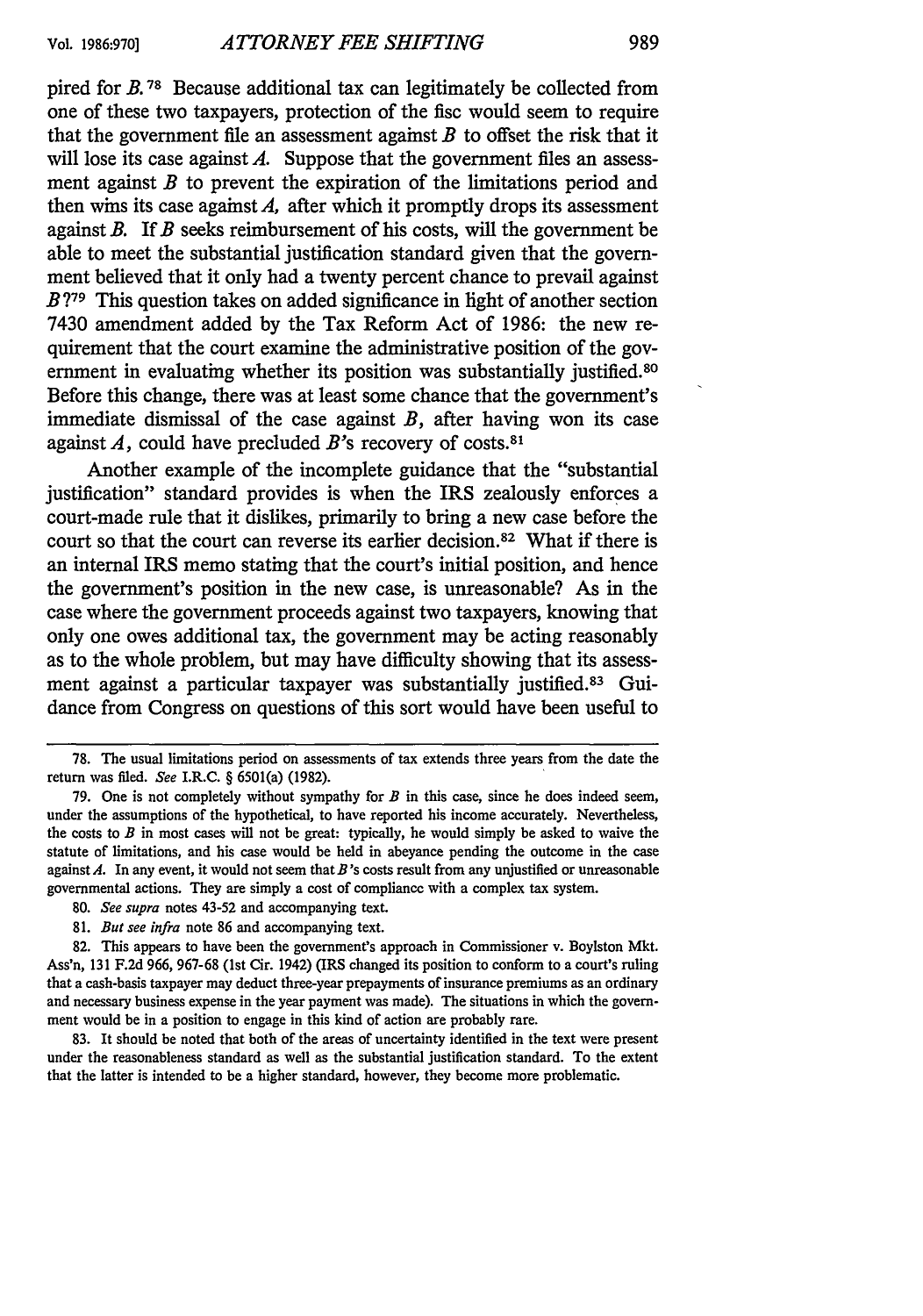the courts. More importantly, it would have given the IRS some clearer signals on what litigation behavior is sanctioned.

## *B. Consideration of the Government's Administrative Position in Addition to its Litigation Position.*

Under the **EAJA,** a court awarding costs to a successful litigant may scrutinize the position taken **by** the government prior to litigation, as well as its position as expressed in court.<sup>84</sup> Before it was amended by the Tax Reform Act of **1986,** IRC section 7430, in contrast, focused attention solely on the government's position "in the civil proceeding," an obvious reference to the substantive tax case in federal court.85 Despite the specific language just quoted, some courts held that the relevant "position," for purposes of section 7430 cases arising before the effective date of the **1986** amendments, included the prelitigation position of the IRS. <sup>86</sup> In the recent amendments, Congress resolved this issue **by** conforming section 7430 to the **EAJA** on this point. The new rule makes it clear that the "position of the United States" includes "any administrative action or inaction **by** the District Counsel of the Internal Revenue Service (and all subsequent administrative action or inaction)."87

It is easy to identify the impetus for this change. In many cases, taxpayers will incur great expense in dealing with an unjustified IRS position during the administrative proceeding, only to have the government concede the case just before trial.88 In one sense, this argument proves

Other courts have held that only the position of the United States during the litigation stage should be considered. *See, eg.,* Ewing & Thomas v. Heye, 803 F.2d 613, 615 (11 th Cir. 1986); Baker v. Commissioner, 787 F.2d 637, 641-42 (D.C. Cir. 1986); United States v. Balanced Fin. Management, Inc., 769 F.2d 1440, 1450 (10th Cir. 1985).

87. Tax Reform Act of 1986, Pub. L. No. 99-514, § 1551(e), 100 Stat. 2085, 2753 (to be codified at I.R.C. § 7430(c)(4)).

88. *See* Note, *supra* note 62, at 1215-16. The government's action prior to the litigation could also be shielded from scrutiny if the government changes its position when a case reaches litigation. *Id.; see also Natural Resources Defense Council,* 703 F.2d at 706-07 (failure to consider the government's prelitigation position would mean "that no matter how outrageously improper the agency

<sup>84. 28</sup> U.S.C. § 2412(d)(2)(D) (Supp. III *1985). Compare* Keasler v. United States, 766 F.2d 1227, 1231 (8th Cir. 1985) ("position of the United States" includes both the prelitigation position and the litigation position) *and* Natural Resources Defense Council, Inc. v. EPA, 703 F.2d 700, 706- 12 (3d Cir. 1983) (same) *with* Russell v. National Mediation Bd., 764 F.2d 341, 349-52 (5th Cir. **1985)** (only government's litigation position is analyzed under EAJA) *and* Morris Mechanical Enters. v. United States, 728 F.2d 497, 498-99 (Fed. Cir.) (same), *cert. denied,* 469 U.S, 1033 (1984).

<sup>85.</sup> The quoted phrase is from I.R.C. § 7430(c)(2)(A)(i) (1982) (amended 1986). The operative rule of section 7430, expressed in subsection (a), refers to recovery of costs in civil proceedings in federal courts. Subsection (c) provides definitions for use in section 7430.

<sup>86.</sup> *See, eg.,* Powell v. Commissioner, 791 F.2d 385, 388-92 (5th Cir. 1986); Kaufman v. Egger, 758 F.2d 1, 3-4 (1st Cir. 1985); Finney v. Roddy, 617 F. Supp. 997, 1001-02 (E.D. Va. 1985); Sharpe v. United States, 607 F. Supp. 4, 7-8 (E.D. Va. 1984); Hallam v. Murphy, 586 F. Supp. 1, 3 (N.D. Ga. 1983).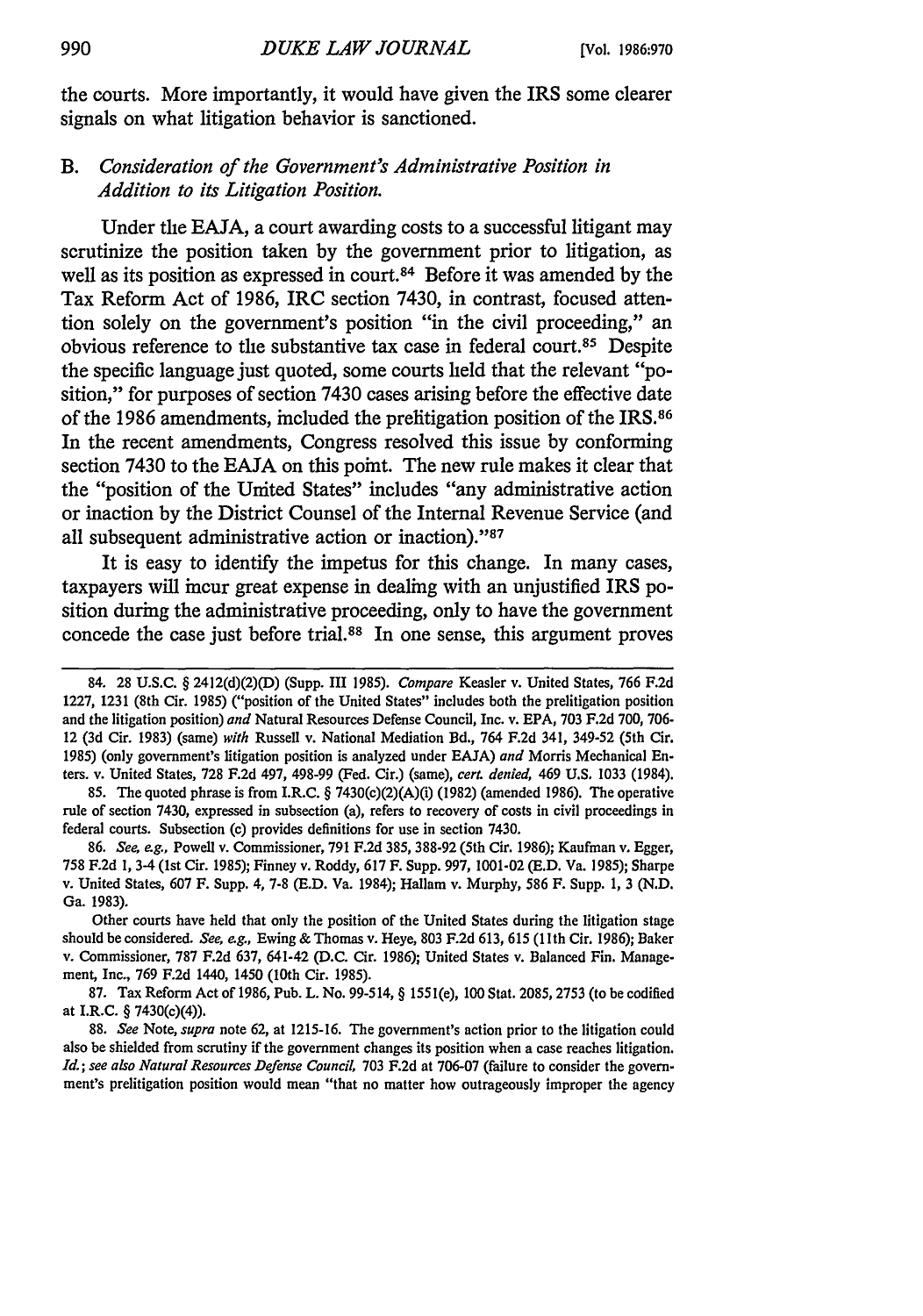## too much: the argument works equally well to justify allowing the taxpayer to recover costs at even earlier stages of a tax controversy. Taking a tax case through the internal IRS appeals process can be exhausting and costly, and—if there is no substantial justification for the IRS position-a good case for cost reimbursement can be made. In fact, every taxpayer who is audited, but against whom little or no additional tax is assessed, arguably deserves compensation for his trouble and his out-ofpocket costs; the taxpayer is the unfortunate one-in-fifty who was chosen for the rigors of an audit, typically without any ex ante evidence that a deficiency will be found.

Congress, of course, has not enacted any such general administrative costs reimbursement provision, apparently believing that a modest amount of inconvenience and cost is something that taxpayers reasonably can be asked to bear. Our point is simply that there is no principled basis on which to draw a precise line dividing deserving fee-reimbursement cases from undeserving ones. As a controversy moves through the administrative, pretrial, and trial phases, taxpayer costs continue to grow, and the government becomes more and more culpable for defects in its case. There is nothing special, at least in terms of fairness to taxpayers, about any particular phase in the process.

There is a practical basis on which to draw a line, however, because the new rule does affect the use of judicial resources. Under the rule that confined consideration to the government's litigating position, the court deciding a fee issue would also have heard the underlying substantive tax case. Expanding consideration to include the prelitigation position requires the court to make an inquiry into facts not otherwise before it. This is particularly true where the government concedes immediately after the taxpayer files an action., In that situation, the court, which would not otherwise have devoted any attention at all to the case, must review both the facts and the law to determine whether cost reimbursement is appropriate. In light of the current backlog of tax cases, 89 a problem likely to worsen as increasing numbers of complicated tax shelter cases are tried, this judicial economy argument is compelling. Unfortunately, Congress either ignored this point or found it insufficiently weighty.

action has been, and no matter how intransigently a wrong position has been maintained prior to the litigation, and no matter how often the same agency repeats the offending conduct, the statute has no application, so long as employees of the Justice Department act reasonably when they appear before the court").

<sup>89.</sup> In the Tax Court alone, there were 77,491 cases pending as of September **30,** 1985. 1985 IRS **ANN.** REP. **39.**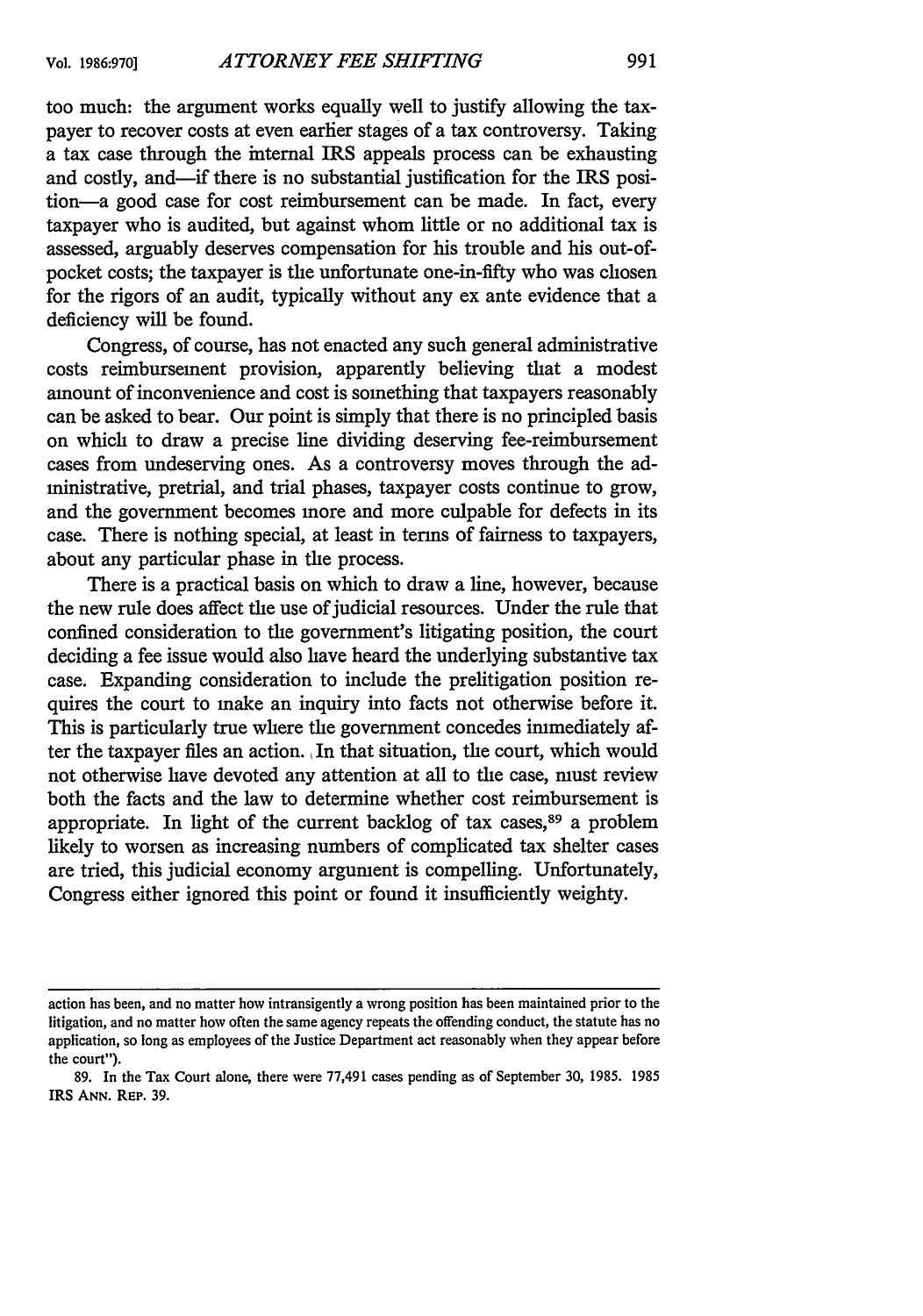#### *C. Maximum Reimbursements.*

Prior to its amendment **by** the Tax Reform Act of **1986,** section **7430(b)(1)** of the IRC imposed an overall cap of **\$25,000** on the litigation expenses that could be awarded to any one party in any action, but it contained no other limitations on the amount of reimbursement.90 The **EAJA,** in contrast, has no cap on aggregate expenses, but limits recovery for legal fees to no more than **\$75** per hour for each lawyer's time.91 In addition, the **EAJA** allows recovery of reasonable expenses for expert witnesses and for preparation of expert studies and reports. Again, the **1986** amendments conformed section 7430 to these **EAJA** provisions. <sup>92</sup>

The first thing any tax practitioner is likely to note about these provisions is that the **\$75** per hour maximum award for attorney fees is wholly unrealistic, at least if it is seriously intended to cover the full costs of hiring an experienced tax lawyer. In many firms in large cities, the lowest billing rate for any lawyer in the firm approaches or exceeds the statutory maximum, and that lowest rate would apply only to the time of new associates, to whom primary responsibility for a complex tax dispute would never be entrusted.<sup>93</sup> A more realistic amount in most cities for a lawyer qualified to litigate a case in the Tax Court would be **\$125** to **\$150** per hour.<sup>94</sup>

**93.** Darby, *Are You Keeping Up Financially?,* **A.B.A. J.,** Dec. **1985,** at **66,** reports the following survey data on **1985** billing rates for lawyers at various stages of their careers:

| Senior partner    | \$141/hr. |  |
|-------------------|-----------|--|
| Middle partner    | 121/hr.   |  |
| Younger partner   | 104/hr.   |  |
| Senior associate  | 90/hr.    |  |
| Middle associate  | 79/hr.    |  |
| Younger associate | 67/hr.    |  |

#### *Id.* at **66.**

94. In an effort to be more specific than the survey data in the preceding note permits (though admittedly less scientific), the authors tried to describe what the youngest lawyer who would be indisputably well qualified to try a complex tax case would look like. The attorney would be someone who is in his mid-thirties, is eight to ten years out of law school, has four or more years of tax litigation experience as an IRS or Justice Department lawyer, and was recently promoted to partner in a well-established law firm. We located such a person in a medium-size midwestem city, and found that his billing rate was **\$135** per hour. We do not submit that this is an average fee; the data obviously permit no such inference. **We** would assert, however, that this is a reasonable fee for a well-qualified tax litigation specialist.

**<sup>90.</sup>** I.R.C. § **7430(b)(1) (1982),** *repealed by* Tax Reform Act of **1986,** Pub. L. No. 99-514, § 1551(a), **100** Stat. **2085, 2752.**

**<sup>91. 28</sup> U.S.C.** § 2412(d)(2)(A) **(1982** & Supp. **III 1985).**

**<sup>92.</sup>** Tax Reform Act of **1986,** Pub. L. No. 99-514, § 1551(a), **100** Stat. **2085, 2752** (repealing the **\$25,000** cap); *id. §* 1551(c) (amending section 7430(c)(1) to qualify "reasonable expenses," "costs," and "fees" as based on "prevailing market rates").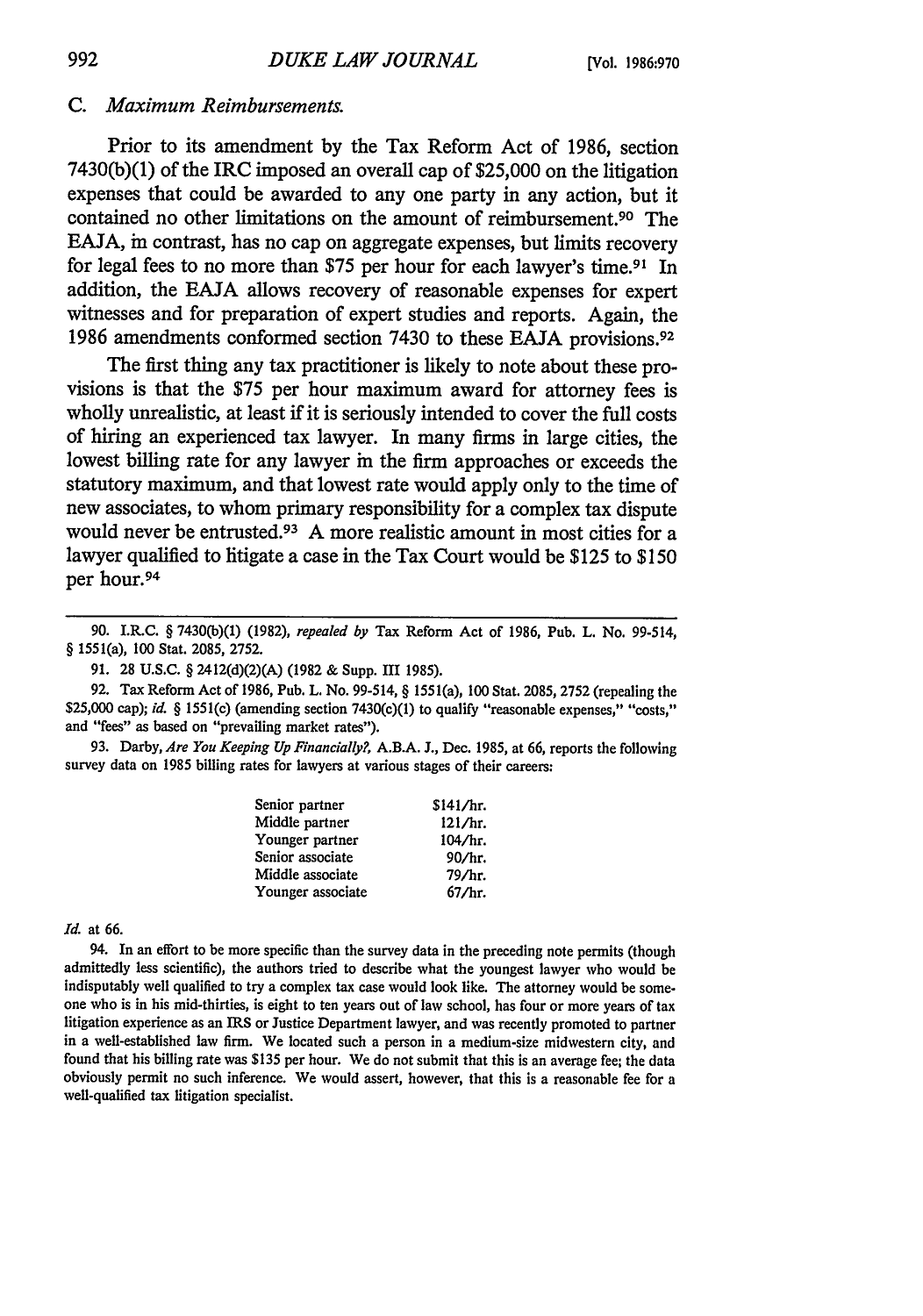To be sure, the amended provisions permit larger awards to be made in some cases. But the \$75 per hour cap applies "unless the court determines that an increase in the cost of living or a special factor, such as the limited availability of qualified attorneys  $\dots$  justifies a higher rate." 95 Courts making fee awards may be willing to cite that language to award higher fees. The experience on this point under the counterpart provisions of the **EAJA** is mixed.<sup>96</sup>

It will be difficult, however, for courts to justify routinely exceeding the \$75 per hour cap. The first statutory justification-increases in the cost of living-should logically be used only to cover adjustments for inflation accruing after 1986; the problem, of course, is that the \$75 cap was unrealistic in 1986.

The alternative exception-for "special factors"---may be a bit more elastic, but it will also create problems for any judge conscientiously trying to apply the new code language. There is the threshold question whether a judge can satisfactorily explain finding "special factors" time after time, without acknowledging that the specialness of those factors wears thin after a while. More significantly, a judge must wonder what sort of "special factor" must be found. The one example the statute provides-"limited availability of qualified attorneys"-is not very helpful. Certainly there is no general shortage of attorneys qualified to handle tax litigation. A shortage does exist in the sense that a buyer who is unwilling to pay more than about sixty percent of the market price for a service will always find that there is a shortage of qualified service providers at

<sup>95.</sup> Tax Reform Act of 1986, Pub. L. No. 99-514, § 1551(c), 100 Stat. 2085, 2752 (to be codified at I.R.C. § 7430(c)(1)(A)(ii)(III)). The Finance Committee report does not contain further explanation of this provision.

<sup>96.</sup> The general pattern appears to be one of greater liberality than one might suppose from the words of the statute. In addition to a number of cases that have allowed adjustments for inflation, see, *eg.,* Massachusetts Fair Share v. Law Enforcement Assistance Admin., 776 F.2d 1066, 1069 (D.C. Cir. 1985), there have been a number of awards made on rather casual findings of "special factors." For example, in Gavette v. Office of Personnel Management, 788 F.2d 753 (Fed. Cir. 1986), the court accepted at face value an affidavit from the claimant's attorney to the effect that there was "a limited availability of attorneys in the Detroit area, who have the capability and willingness to handle proceedings of the nature and kind involved in this case." *Id.* at 754. Despite the implausibility of this claim as to an apparently routine civil service employment matter, in a legal market of substantial size, and despite the lack of any statistical evidence to buttress the claim, the court allowed reimbursement at the rate of \$100 per hour. *Id.* In Aston v. Secretary of Health & Human Servs., 808 F.2d 9 (2d Cir. 1986), on the other hand, the court reduced an award of \$85 per hour to the statutory maximum of \$75 per hour because the district court had failed to name a particular special factor on which it relied, even though there was some evidence in the record that arguably justified a higher award. That evidence suggested that the award to the plaintiff was particularly large for the type of case involved, and that the fee was contingent on a successful outcome. *Id.* at 11. Some courts have held that a "successful result" and the "contingent nature of success" may be considered as special factors in awarding fee reimbursements. *See, e.g.,* Action on Smoking & Health v. CAB, 724 F.2d 211, 218 (D.C. Cir. 1984).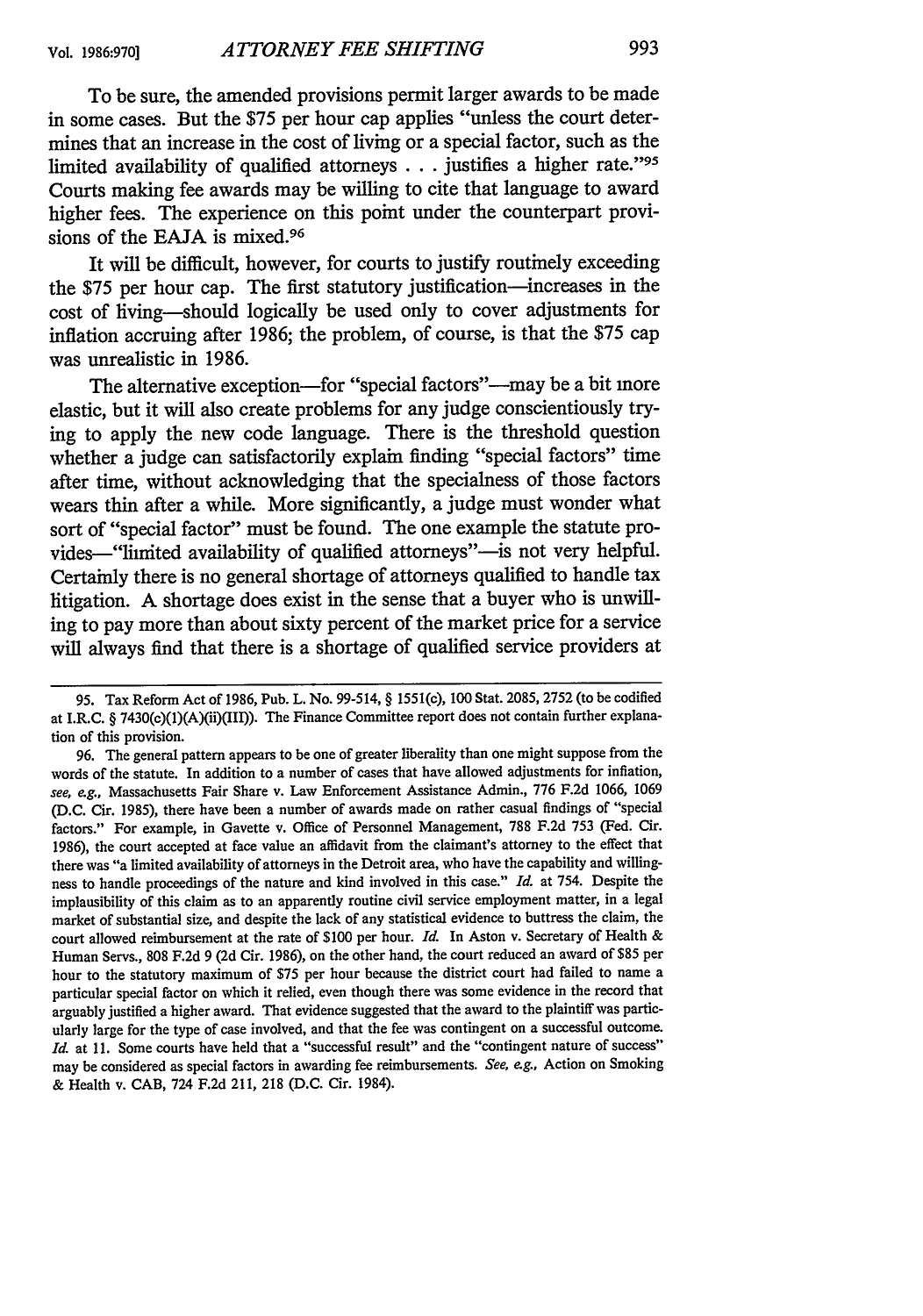that price. But that is surely a spurious notion of a shortage, somewhat akin to noting a shortage of good, five-cent cigars. After all, section 7430 does not prohibit paying the market price for qualified tax lawyers; it only makes it difficult to obtain full reimbursement at that level.

It is possible that judges will eschew close inspection of the language of section 7430 on this point, rationalizing that Congress meant to provide full reimbursement of attorney fees at reasonable market rates, despite its apparent inability to determine what those rates are. Alternatively, tax lawyers may suddenly discover that it takes them more hours to prepare a case for litigation than it did when there was no cap on the hourly fee. 97 Either of these responses would mitigate the problem of under-reimbursement, but one certainly ought to feel uneasy about treating such responses as "solutions" to the problem. A particularly unfortunate aspect of this problem is that it is completely unnecessary; indeed, Congress seems to have gone out of its way to create the problem by setting a patently unrealistic fee limit. It would have been far better to treat attorney fees in the same manner as Congress treated expert reports and the like: allow the court to award reasonable costs, determined at market rates.

In fairness to Congress, its new rule is superior to the former \$25,000 cap in at least one respect: the new rule preserves an incentive for the IRS to minimize litigation costs throughout a proceeding. In contrast, under the overall cap, whatever incentives were provided by the partial fee-shifting rule disappeared once the actual expenses in a particular case reached the cap. Even this effect is ambiguous, however. Actual experience indicated that the \$25,000 cap was infrequently invoked because the fees were normally well below that amount.98 In addition, to the extent that the \$75 per hour limit will only partially reimburse taxpayers for their costs in resisting unreasonable government positions, it diminishes the intended disincentive for unreasonable government behav-

**<sup>97.</sup> Of** course, willfully misstating the hours spent on a case for purposes of augmenting a feereimbursement claim would be fraudulent. Nonetheless, billing practices vary widely. Some lawyers, and some firms, log their time generously, using, for example, conventions such as the quarterhour minimum for all phone calls, regardless of actual length. Others are extremely precise, carefully deducting the ten minutes out of a morning's library research that was spent at the water cooler talking about the Super Bowl. If unreasonable hourly rates are routinely used to limit fee reimbursements, one imagines that a Gresham's law of billing practices would set in, whereby generous, sloppy time records drive out scrupulous ones.

<sup>98.</sup> In testimony on April 25, 1985 before the Subcommittee on Select Revenue Measures of the House Ways and Means Committee, Roscoe L. Egger, Jr., the then-Commissioner of Internal Revenue, indicated that only three of the first twenty section 7430 fee awards exceeded \$20,000. *Award of Attorney's Fees in Tax Cases: Hearings Before the Subcomm. on Select Revenue Measures of the House Comm. on Ways and Means,* 99th Cong., Ist Sess. 18 (1985) (statement of Roscoe L. Egger, Jr., Commissioner of Internal Revenue) [hereinafter *Hearings].*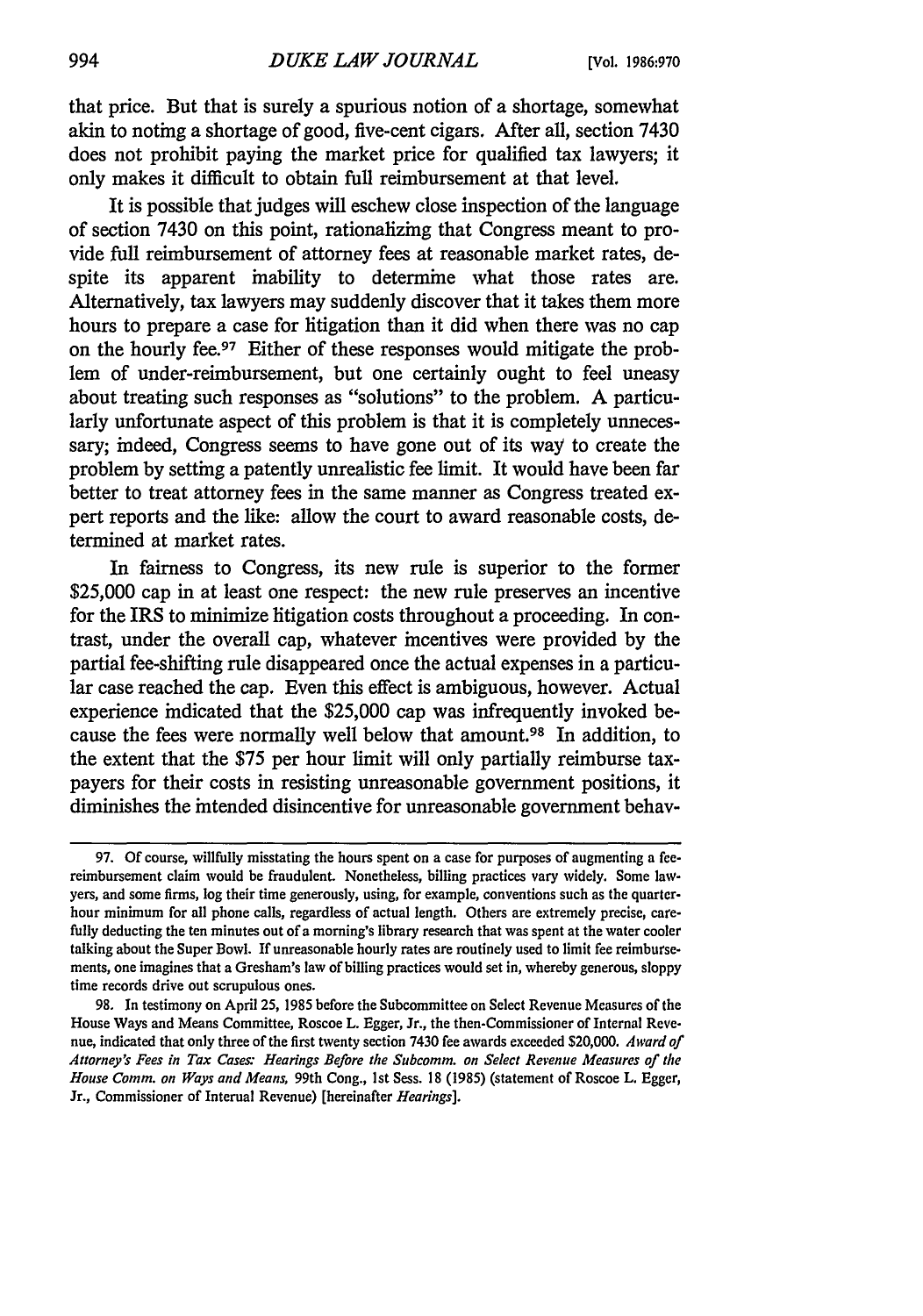ior. Evaluation of the old and new rules thus involves an empirical question: Which rule produces the least reimbursement? That question cannot be answered with certainty; what is certain is that a reimbursement rule that imposed no cap on either the hourly or the total costs would produce a more effective disincentive to government unreasonableness than either the new or the old rule.

#### *D. Net- Worth Limits.*

A statutory scheme that imposed no maximum limit on attorney fee reimbursements, beyond requiring that they be reasonable, may have an adverse budgetary impact. The 1986 amendments to section 7430 provide another, less direct means by which to contain the government's liability for fee shifting. From the effective date of the amendments, individuals with a net worth greater than \$2,000,000 will be ineligible for reimbursement, as will corporations and other entities having a net worth greater than \$7,000,000 or having five hundred or more employees.<sup>99</sup> Because relatively few individuals exceed those limits,<sup>100</sup> the primary impact of this provision is to preclude large corporations from obtaining reimbursements of costs incurred in pursuing their tax claims.<sup>101</sup>

Certainly the cost containment aspect of this eligibility rule has some virtue, particularly in light of the provision in the Tax Reform Act of 1986 removing the \$25,000 overall cap on reimbursements. A large corporation with tens of millions of dollars at stake in a tax case may well find it worth spending at least a few million dollars to develop its case. Protecting the fise against reimbursements of that magnitude seems prudent.

Nevertheless, section 7430 is not a need-based program; recoveries by taxpayers who fall below these net-worth limits are not premised on need or ability to pay. Rather, the notion underlying section 7430 is that the government should not impose tax litigation costs on citizens unless it has substantial justification for doing so. Is Congress saying that it is acceptable for the government to behave less responsibly toward wealthy individuals and large corporations than toward others?

<sup>99.</sup> *See* Tax Reform Act of 1986, Pub. L. No. 99-514, § 1551(d)(2), 100 Stat. 2085, 2752-53 (incorporating net-worth limits contained in 5 U.S.C.A. § 504(b)(1)(B) (West Supp. 1986)). Taxexempt entities are also exempt from these limits.

<sup>100.</sup> The Internal Revenue Service estimated that in 1982, there were 407,700 individuals who had a net worth in excess of \$1,000,000. IRS **STATISTICS** OF INCOME BULL., Winter 1984-1985, at 1, 8. Presumably, significantly fewer have a net worth in excess of \$2,000,000.

<sup>101.</sup> In 1982, only 39,361 U.S. corporations filing returns had total assets in excess of \$10,000,000. This figure represents only 1.3% of all active corporations in that year. Those corporations, however, accounted for over 89% of all corporate net income earned in that year. *See* **STATISTICS OF** INCOME-1982 **CORPORATION INCOME TAX RETURNS** 2 **(1985).**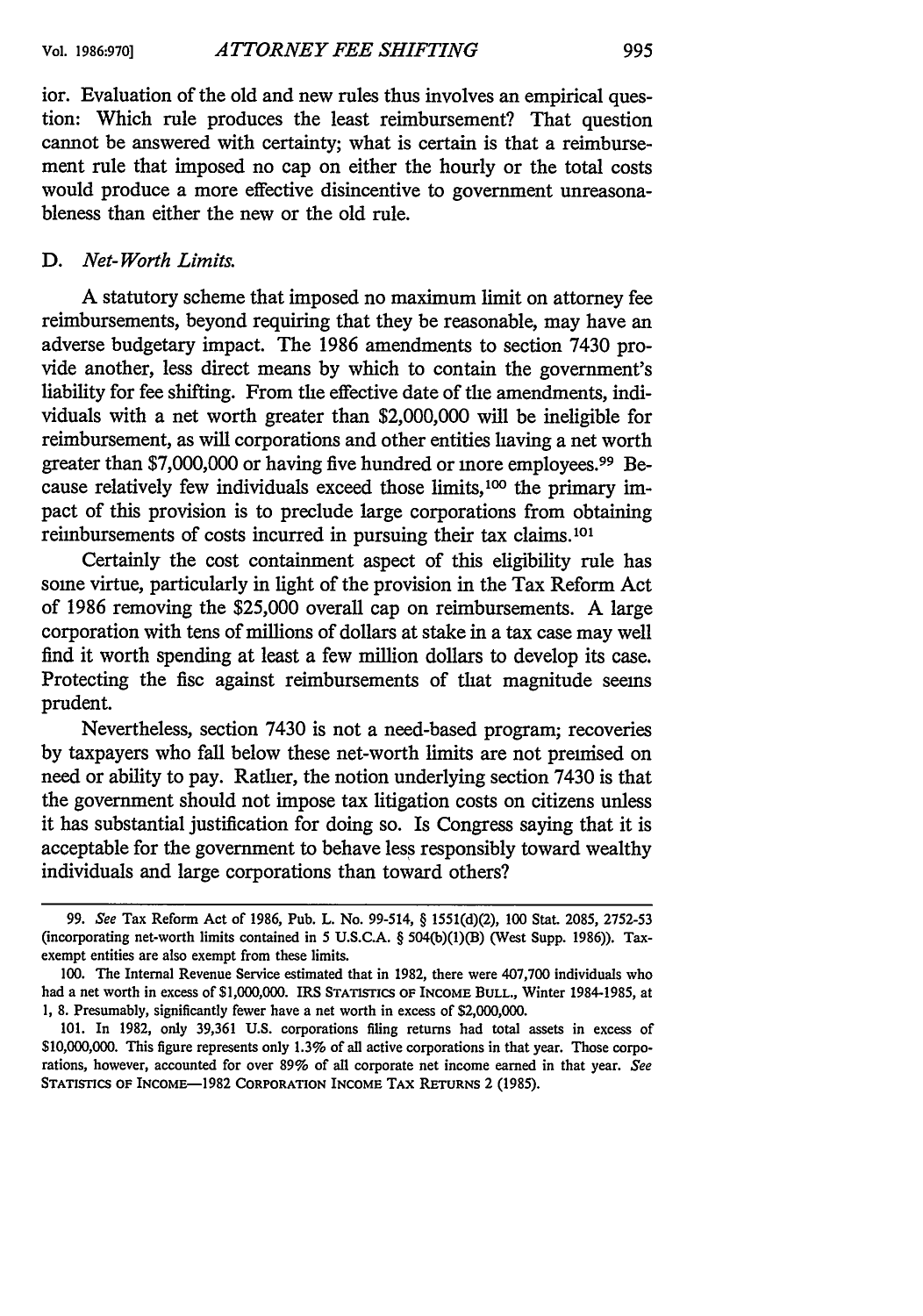As a practical matter, there is reason not to be too concerned about the government's actions in the large cases. Those cases are subject to close scrutiny at high levels of the IRS and the Justice Department. Neither of these agencies wants to waste resources pursuing hopeless cases, and the risk of doing so inadvertently is reduced in large cases, which merit and normally receive more attention than smaller cases.

Of course, wealthy taxpayers may become involved in small tax disputes. Because section 7430 is not a need-based program, they would seem to deserve reimbursement just as much as any other taxpayer who had been subjected to substantially unjustified government practices. Although some comfort can be taken in the fact that the costs of proceeding with a small case would not seriously strain the resources of a very wealthy individual, it is still preferable to allow fee reimbursements in such cases; there is simply no adequate basis on which to distinguish wealthy taxpayers from others.

There are also technical problems with the net-worth limits imposed by the 1986 amendments. It is unclear, for example, how to apply the limits if the tax issue involves the transactions of one spouse, but the tax liability is determined on a joint return. The net worth of both spouses could be considered, but if two individuals are considered parties, is there a single limit of two million dollars, a single limit of four million dollars, or two separately applied two million dollar limits (allowing, perhaps, reimbursement of one spouse's share of the costs, but not the other's share, if only one spouse is qualified)? Furthermore, although the routine accounting practices of businesses would normally enable them to state their net worth at a given time with reasonable accuracy, there is no general legal or practical requirement that individuals be likewise prepared to certify their net worth. Nor are the accounting rules by which individual net worth is measured as well developed as the counterpart rules for businesses.

In sum, it is neither appropriate nor worthwhile to impose networth limitations on individuals. A limitation on corporations, on the other hand, arguably operates as an acceptable substitute for the repealed \$25,000 per case in aximum because it controls the overall costs of the reimbursement program.

### *E. The Burden of Proof*

Under IRC section 7430, a taxpayer who prevails in his tax dispute may recover his costs only if he "establishes that the position of the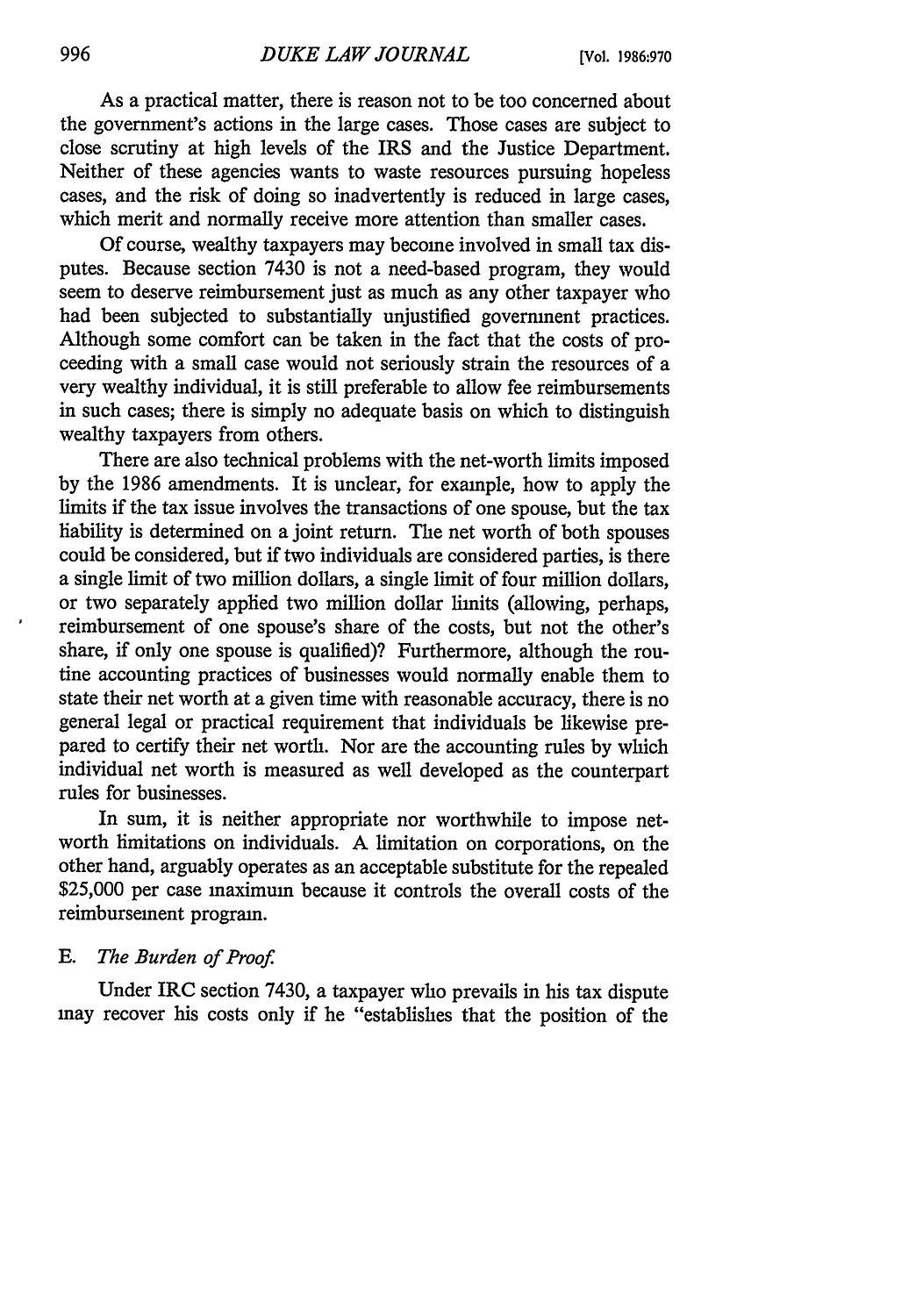United States . . . was not substantially justified."<sup>102</sup> Thus, on this issue, as on most issues in tax litigation, the taxpayer has the burden of proof. In contrast, under the EAJA, the burden of proof is placed on the government.<sup>103</sup> Though the Senate bill would have incorporated the EAJA provision into section 7430,104 the Conference Committee deleted this amendment.<sup>105</sup> The burden of proof thus remains with the taxpayer in cost reimbursement cases brought under section 7430. A brief analysis of the burden of proof is warranted because there is some merit in the Senate proposal, and because the Senate may raise this issue again.

Analysis of the burden of proof question should begin with an examination of the type of case in which that question is likely to be important. The prototypical case in which the burden of proof would be critical is one that turns on a factual dispute in which there are two equally credible witnesses who offer contradictory testimony. Perhaps *A* and *B* are both disinterested, visually acute, adult bystanders at an automobile accident; *A* swears that the stoplight was red, while *B* maintains equally firmly that it was green. The burden of proof serves as a tie breaker in such cases.

It is unlikely that a substantial number of fee-shifting claims in tax cases would resemble this sort of dispute. The cost-shifting stage of the case would begin when a taxpayer who has prevailed on the merits of the substantive tax dispute alleges that the IRS was not merely wrong, but that it acted without substantial justification. In response, the government would describe its legal theory and explain why it had a good faith belief that the precedents it relied on gave it a substantially justified basis for believing it would prevail on the substantive issue.<sup>106</sup> In other words, the costs disputes involve mostly matters of law, not of fact. Matters of law may be closely balanced, but judges are expected ultimately to reach conclusive outcomes on legal questions without resorting to tie breakers. **<sup>107</sup>**

One would expect, of course, that factual disputes would arise in some fee-shifting cases. These would typically be cases in which the IRS

**106.** *See, eg.,* Penner v. United States, 584 F. Supp. **1582, 1583-84 (S.D.** Fla. 1984); Hallam v. Murphy, **586** F. Supp. **1, 3 (N.D.** Ga. **1983).**

**107.** *See* Washington v. Heckler, **756 F.2d 959, 962 (3d** Cir. **1985)** ("[D]eterminations of whether a particular interpretation of the law is plausible or colorable **[are]** regarded as conclusions of law and reviewed as such." (citing Spence v. NLRB, **712 F.2d 539, 563-64 (D.C.** Cir. **1983))).**

<sup>102.</sup> I.R.C. § 7430(c)(2)(A)(i) **(1982),** *as amended by* Tax Reform Act **of 1986, Pub. L. No. 99-** 514, § **1551(d)(1), 100** Stat. **2085, 2752.**

**<sup>103.</sup>** *See* H.R. **REP.** No. 1418, 96th Cong., **2d** Sess. **10-11,** *reprinted in* **1980 U.S. CODE CONG. & ADMIN. NEWS** 4984, 4988-89.

*<sup>104.</sup> See* **CONFERENCE** REPORT, *supra* note 49, at **801.**

**<sup>105.</sup>** *Id.* at **802.**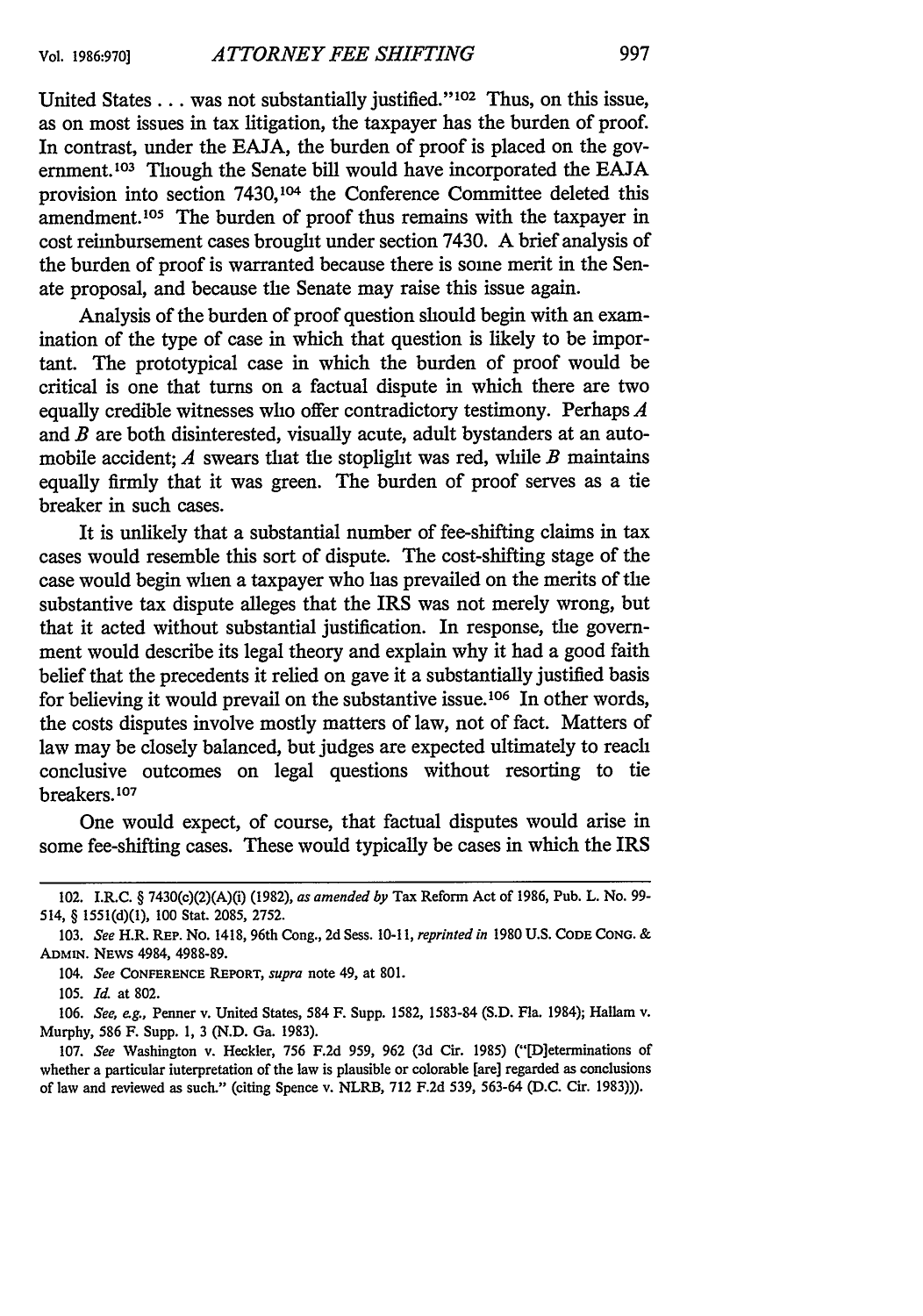has made a mistake of fact. For example, suppose the IRS attempted to collect a tax owed by  $A$  through a levy on a bank account held by  $A$  as a trustee for the benefit of *B,* and that the bank incurred substantial legal costs in resisting the collection by means of an interpleader.<sup>108</sup> Presuma**bly,** the IRS could, despite its mistake, satisfy the court that it acted iustifiably if the mistake was reasonable *from its viewpoint*. For instance, if bank records showed that *A* was the owner of the account, without indicating that he was merely a trustee with no beneficial ownership, and if the bank had an opportunity to demonstrate that *A* was not the beneficial owner of the account but made no effort to do so, the IRS would probably be found to have acted with substantial justification. But under these circumstances—in keeping with the general maxim that burdens of producing evidence should be placed on those who can most conveniently discharge those burdens<sup>109</sup>—the burden should be on the government, not on the taxpayer, as it presently is under IRC section 7430.

Even in this hypothetical, however, the assignment of the burden of proof may not matter very much. Suppose, for example, that the current IRC rule applies in the hypothetical, so that the bank has the burden of proving that the IRS acted without substantial justification. In the underlying substantive case, the bank would have proven that it never held any assets that could properly have been available for collection of *A's* tax liability. **By** itself, this evidence would probably discharge the bank's obligation to present a prima facie case for cost reimbursement. The IRS would then raise as a defense the defectiveness of the bank's records and

109. *See* R. POSNER, *supra* note 28, at 520-21.

<sup>108.</sup> The facts of this hypothetical resemble those of Prudential-Bache Sec., Inc. v. Tranakos, 593 F. Supp. 783, 784-85 (N.D. Ga. 1984). In *Prudential-Bache,* and in the hypothetical, it is the financial institution-not the trustee-who would maintain the fees action against the government. *Id.*

A number of other cases have involved mistakes of fact, delays, and other alleged bureaucratic misdeeds of the IRS. *See, eg.,* Baker v. Commissioner, 787 F.2d 637, 63841 (D.C. Cir. 1986) (IRS ignored taxpayer's claim that he was not treated the same as his identically situated coworkers, who had made claims to which the IRS had acceded); Reggi v. United States, 632 F. Supp. 5, **5.6** (N.D. Cal. 1986) (bureaucratic delay in processing tax refund); Peavy v. United States, 625 F. Supp. 974, 976 **(D.** Colo. 1986) (14-month delay prior to settlement; failure of government representative to appear at settlement conference). In one case, the IRS sent notice of an upcoming audit to the former address of the taxpayers, who never received the notice and failed to appear at the audit. Notice of adjustment of their tax liability and notice of a deficiency were sent to an address where the taxpayers had never lived. Kaufman v. Egger, 758 F.2d **1,** 2 (1st Cir. 1985). During the same time period, the IRS corresponded with the taxpayers at their correct address concerning unrelated tax matters. *Id.* at 2 n.2. The taxpayers instituted a successful action for injunctive relief after the IRS seized a refund payment and sought additional tax payments. *Id.* at 2. Affirming the award of attorney fees to the taxpayers, Judge Torruella observed: "The present case zeros in on one of many unnecessary tribulations that can be brought to bear upon the unsuspecting citizenry by today['s] computerized bureaucracy. It also requires our interpreting one Congressional attempt to grant the public some relief from such bungling." *Id.* at 1-2.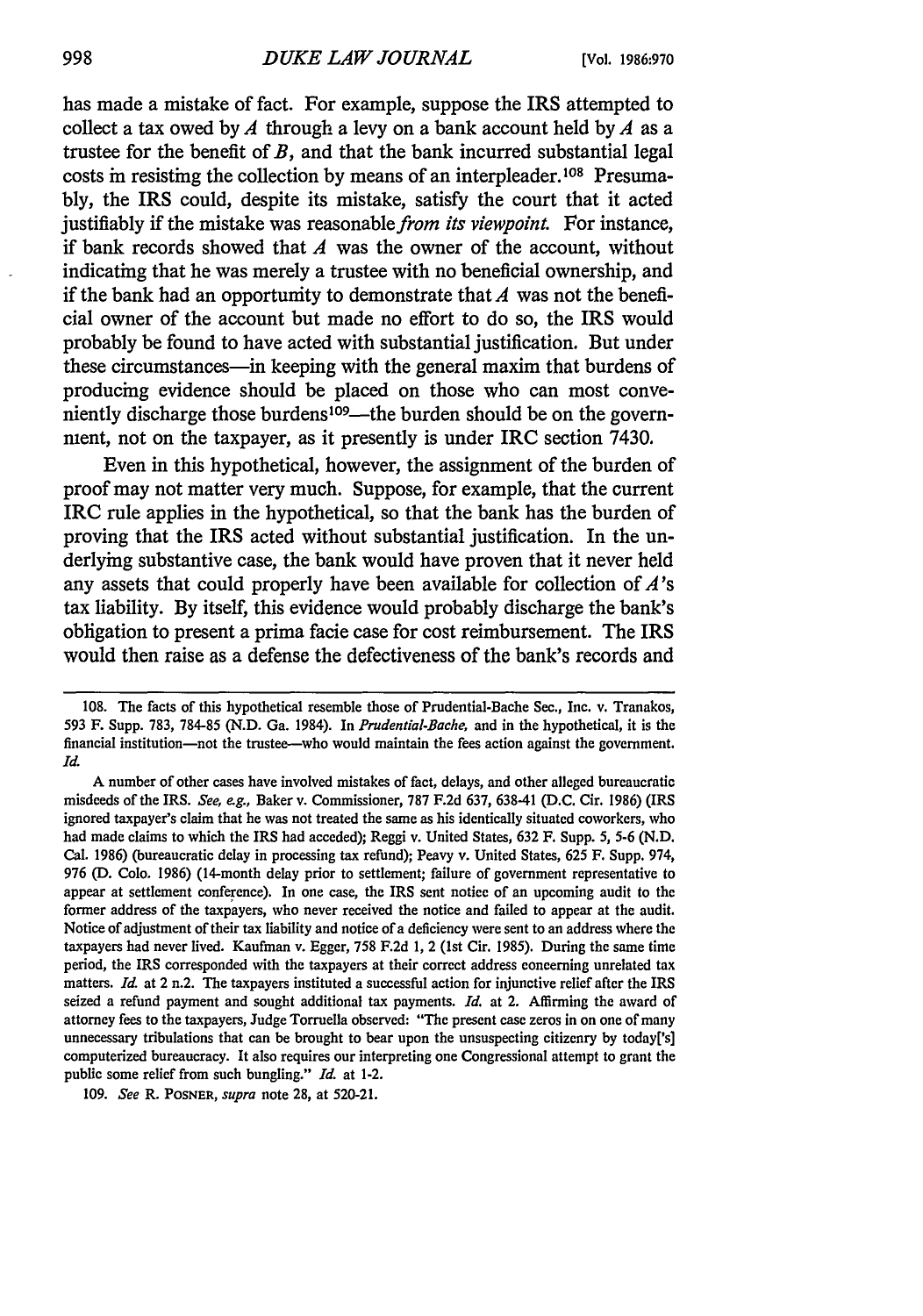the bank's failure to show that *A* was not the beneficial owner of the account. The IRS's argument is essentially an affirmative defense, which imposes a burden of proof on the party that raises it. Thus, it would seem that both the conduct of the cost reimbursement hearing and its outcome would be the same regardless of the formal assignment of the burden of proof.

A review of the existing case law under the EAJA and IRC section 7430 confirms this view. A reversal of the burden of proof would change the outcome in few, if any, cases. In *Prudential-Bache Securities, Inc. v. Tranakos, 110* on which the bank hypothetical is based, the financial institution obtained reimbursement of its costs despite having the burden of proof under section 7430.111 It does not appear from the court's discussion that Prudential-Bache was required to produce any evidence other than that which was conveniently available to it: that it had notified the IRS that the delinquent taxpayer was not the beneficial owner of the account.<sup>112</sup> If there were other materials in the IRS file that made it reasonable for the government to proceed with the levy anyway, the IRS should have produced that evidence in the costs reimbursement case. This was a "burden" that the IRS apparently could not satisfy.<sup>113</sup>

The foregoing analysis suggests that the burden of proof simply doesn't matter very much; this, of course, provides little reason for preferring one allocation of the burden of proof over the other. It seems mildly preferable, however, to place the burden of proof on the government because the IRS will be in a superior position to provide relevant evidence on most of the factual disputes in costs reimbursement cases. Explicitly placing the burden on the government obviates the need for any "affirmative defense" analysis without unduly hampering the government.

Roscoe Egger, the then-Commissioner of Internal Revenue, testified that placing the burden of proof on the government might make taxpayers less willing to stipulate to the facts of their cases, which would in turn make processing tax disputes more difficult and time consuming.<sup>114</sup> This

114. *Hearings, supra* note 98, at 14-15.

<sup>110. 593</sup> F. Supp. 783 (N.D. Ga. 1984).

*<sup>111.</sup> Id.* at 787.

<sup>112.</sup> *Id.* at 785-87.

<sup>113.</sup> In another case, a taxpayer showed that the IRS had ignored his claim that his identically situated coworkers had obtained favorable settlements with the IRS and that he was forced to obtain counsel in order to obtain the same disposition. Baker v. Commissioner, 787 F.2d 637, 643-44 (D.C. Cir. 1986). Judge Ginsburg held that the taxpayer made a sufficient showing to be entitled to a hearing on his claim for attorney fees. *Id.* at 644. The court noted that "a rational basis" for the IRS's conduct might be found at the hearing, but that the Tax Court had to give the taxpayer's claim full consideration. *Id.*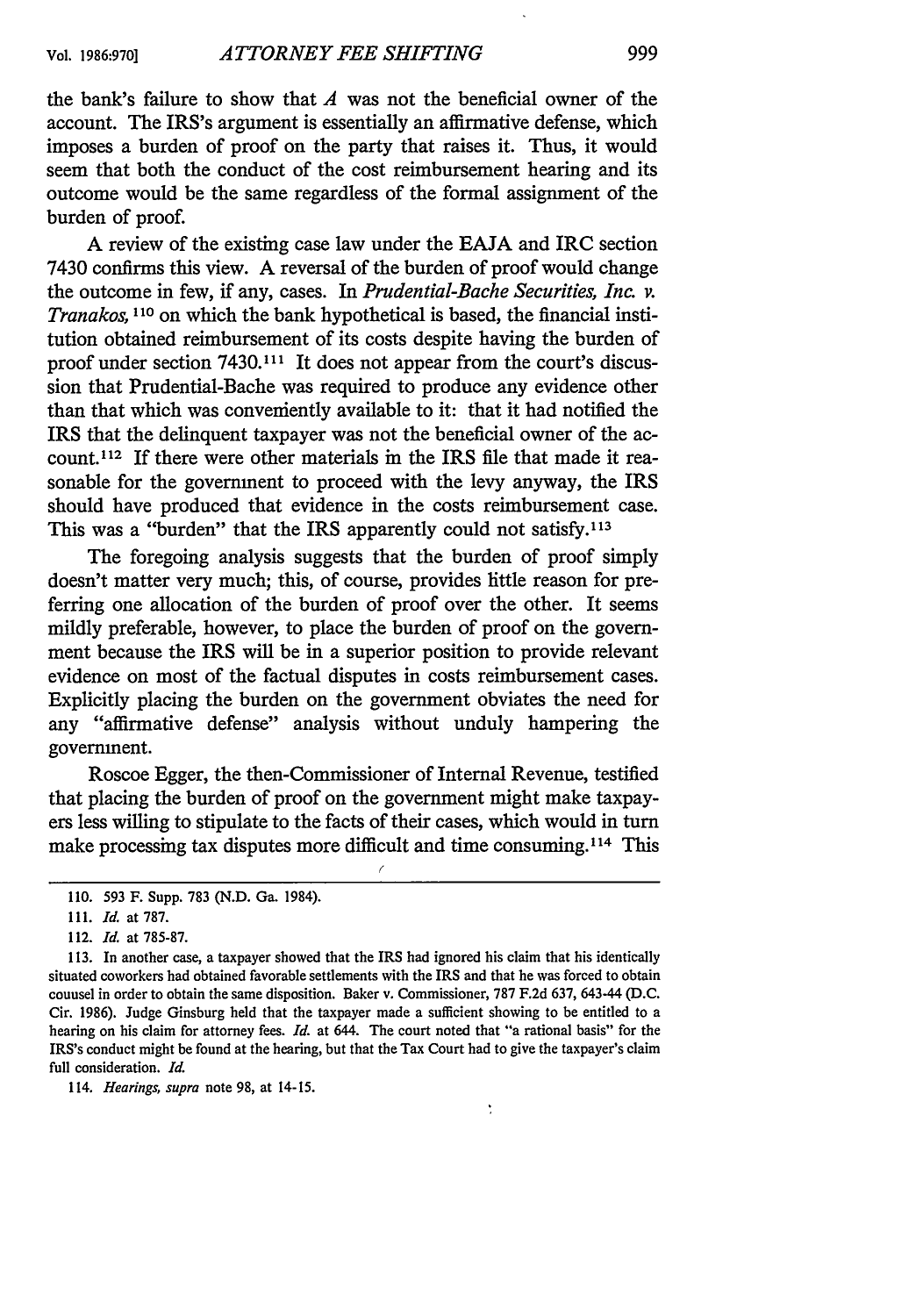argument is unconvincing. Given that the taxpayer has the burden of proof as to all facts in the substantive dispute, the primary effect of the stipulation process is to relieve the taxpayer from proving the essentially uncontested facts of his case. Thus, the taxpayer has a strong incentive to cooperate in the stipulation process; it is difficult to see how the fees question affects this incentive. Furthermore, the Tax Court rules make stipulation of uncontested facts mandatory, **<sup>1</sup> <sup>5</sup>**a requirement that is given force by a rule that permits motions to compel stipulation. 116 Finally, another new provision of section 7430 (added by the Tax Reform Act of 1986) permits the court to deny fee awards that could otherwise be made if the court finds that "the prevailing party has unreasonably protracted [the] proceedings."<sup>117</sup> Failure to stipulate essentially uncontested facts would surely provide grounds for invoking this bar to reimbursement.

Counterintuitively, it may even be preferable from the IRS's viewpoint to bear the burden of proof on this issue.<sup>118</sup> As noted above, the IRS will generally be in a superior position to provide evidence on factual issues concerning its justification for bringing the case. If the taxpayer bears primary responsibility for adducing evidence on these issues, it would be appropriate for the court to permit broad discovery against the IRS. Placing the burden on the IRS not only would relieve the taxpayer of the costs of conducting such discovery, but might also, in many cases, impose less cost even on the IRS than would compliance with wide-ranging discovery requests. Thus, imposing the burden of proof on the IRS to show that it acted with substantial justification would appear to produce substantial efficiency gains. If Congress reconsiders section 7430, it should examine again the merits of the Senate position on this question.

#### IV. **CONCLUSION**

The fee-shifting rules of the IRC are an attractive compromise between the American and the English rules. Parties are deterred from acting unreasonably by the prospect of liability for section 6673 penalties or for attorney fees under section 7430; thus, the IRC incorporates the most favorable aspect of the English rule. At the same time, the IRC rules do not deter parties with reasonably good claims from engaging in litigation. Attorney fees or penalties are not awarded automatically to

<sup>115.</sup> TAX **Cr.** R. **PRAC.** 91(a).

<sup>116.</sup> **TAX CT.** R. **PRAC.** 91(f).

<sup>117.</sup> Tax Reform Act of 1986, Pub. L. No. 99-514, § 1551(b), 100 Stat. 2085, 2752 (to be codified at I.R.C. § 7430(b)(4)). The language of this provision is mandatory. Still, because the denial of reimbursement depends on a finding by the court that the taxpayer has acted unreasonably, substantial discretion is in fact left with the court.

<sup>118.</sup> Obviously, the government disagrees. See *supra* text accompanying note 114.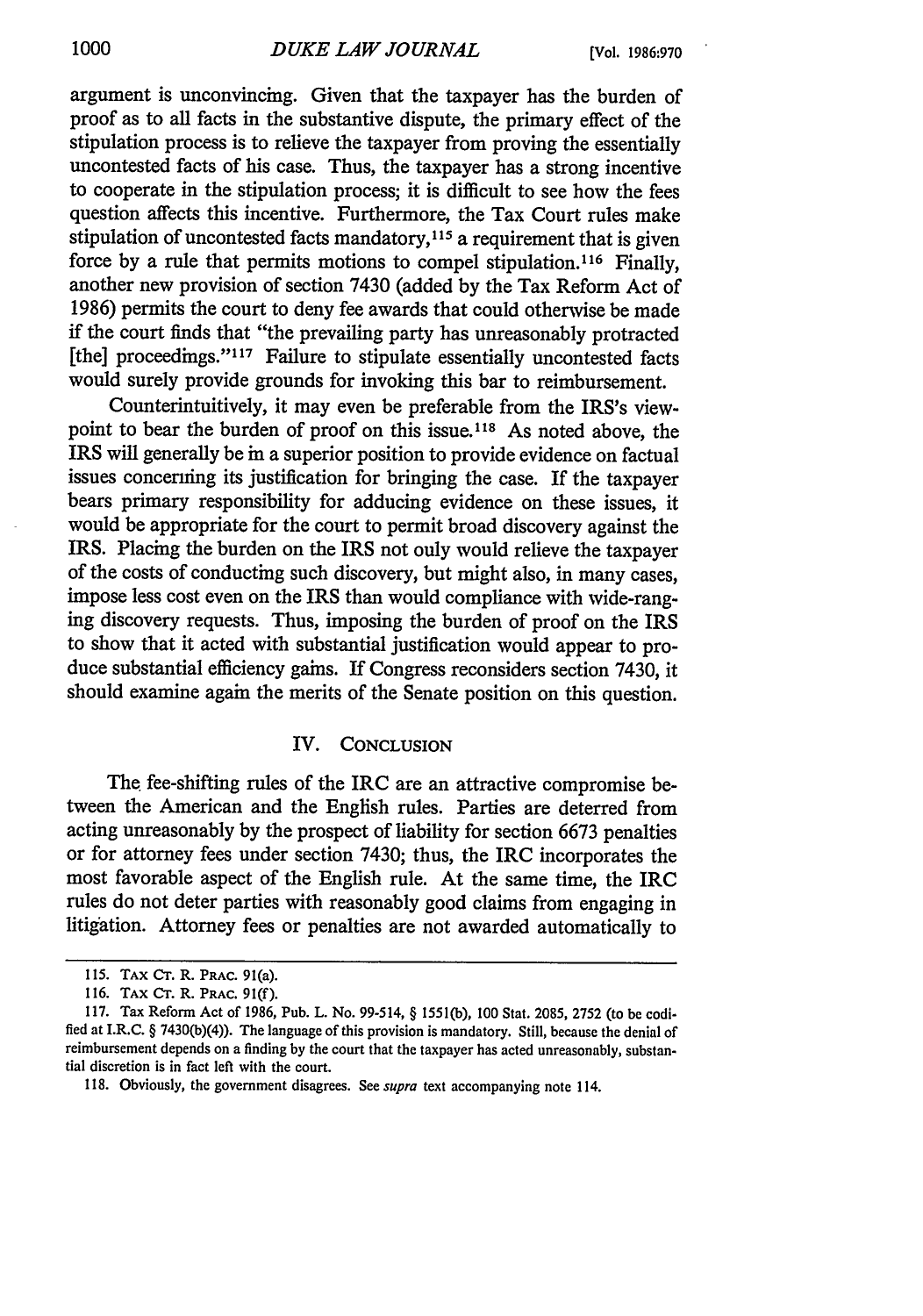the prevailing party; only parties acting unreasonably must pay fees or penalties. Moreover, both parties still have an incentive to incur only necessary legal fees because even parties with strong claims cannot be assured of a fee award.

None of the changes Congress enacted in the Tax Reform Act of 1986 radically alters the IRC rules. The preceding generalizations accurately describe the IRC fee-shifting provisions both before and after the section 7430 amendments. The worst downside risk involved in the changes is that Congress may wish to modify, or even reverse, some of the changes that we believe will cause instability and uncertainty.

Nevertheless, the 1986 amendments, taken as a whole, probably do not represent improvements in the tax fee-shifting rules. It is more likely that they will marginally detract from the fairness and efficiency of the rules as they existed before the amendments. Substituting a "substantial justification" test for a "reasonableness" test, for example, is likely to be a poor idea, particularly if courts apply the language of the EAJA committee reports. These reports suggest that the "substantial justification" test is meant to represent a higher standard than is the "reasonableness" test. 119 In particular, the new test seems to mandate fee reimbursement in cases where the government is found to have abused its discretion by acting arbitrarily or capriciously. 120 In a number of areas of our tax laws, however, Congress has granted broad discretion to the government; the government's action in those areas can be overturned only if a court finds the action to be arbitrary and capricious.121 Thus, every such case that the government loses necessarily involves a finding that it acted arbitrarily and capriciously. If those findings give rise to attorney-fee claims, as would appear to be the case under the EAJA standard, the result would be virtually automatic fee shifting in a large number of tax cases, a result that Congress presumably did not intend.

Similarly, the amendment mandating that courts, when determining justifiability, examine the prelitigation position of the government-and not merely the posture taken in court—seems unwise. Section 7430 cannot, and was not intended to, cover all expenses for taxpayers who win tax disputes; a line must be drawn somewhere, below which taxpayers must bear their own costs, in order to conserve both the financial and personnel resources of the IRS. Drawing the line at litigated cases meant that the courts had to hear reimbursement disputes only after having already considered the merits of the underlying case. Under the new

**<sup>119.</sup>** *See supra* notes **59-61** and accompanying text.

<sup>120.</sup> *See supra* note **61** and accompanying text; *see also* H.R. REP. No. 120, 99th Cong., **1st** Sess., pt. **1,** at **9,** *reprinted in* **1985** U.S. **CODE CONG. & ADMIN. NEWS** 132, 138.

<sup>121.</sup> *See supra* notes **62-69** and accompanying text.